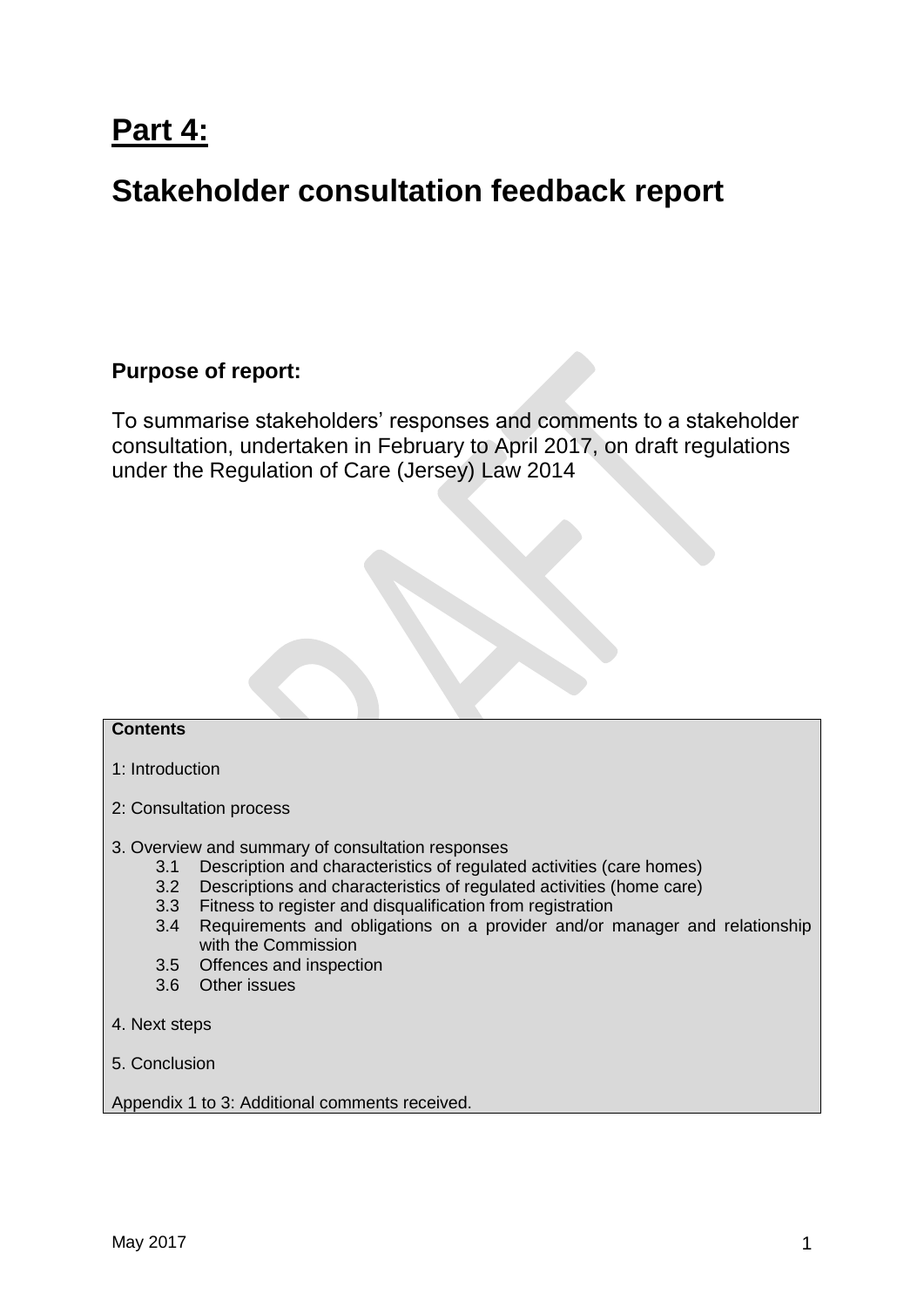# **SECTION 1: Introduction**

The Regulation of Care Law, adopted by the States Assembly in 2014 provides a modern framework for the regulation of health and social care in Jersey. The 2014 Law cannot come into force, however, until there are Regulations describing what services will be regulated and what those services must do to ensure the care provided is safe and of high quality.

Draft Regulations were developed taking into account the views of Stakeholders following an earlier consultation<sup>1</sup>. These apply to Care Homes, Care at Home services and Day Care services for adults and will form the first phase of the new regulatory regime.

Two sets of draft Regulations were sent out for consultation, one describing the characteristics of services to be regulated, the second setting out requirements and regulatory tools to ensure services provide care that is safe and of a high quality.

In line with the policy of ongoing engagement with stakeholders underpinning the Regulation of Care legislation views were sought from a range of key agencies, carer representatives and service users about the proposed draft Regulations. The Consultation was also open to the public via [www.gov.je.](http://www.gov.je/)

It is essential to the success of the new regulatory framework that those providing and using services support the legislation objectives of ensuring high quality, person-centred care whilst avoiding unnecessary bureaucracy and cost.

# **Note: Why regulation of care is needed**

Protecting people: Care services need to be regulated in order to help keep people safe and to ensure they receive good quality care that meets their needs. Unregulated services place vulnerable people at risk of harm or abuse (whether that be physical, emotional or financial abuse or at risk of neglect). In an aging society in which increasingly more people will need care, in a wider variety of care settings, it is essential that the right mechanisms are in place to set and enforce standards.

Ongoing provision of services**:** Locally registered healthcare professionals including doctors, nurses and midwives, social workers and other allied health professional cannot work in Jersey unless they are registered with a statutory regulator in the UK (for example, the General Medical Council, Nursing and Midwifery Council, Health and Care Professions Council) and many of those registration bodies are increasingly expecting their members to be working within regulated services. Without an appropriate regulatory framework for health and social care services in Jersey, there is a very real risk that those professional regulators will refuse to allow the validation, supervision or registration of healthcare professionals in Jersey. In other words, some key groups of essential professionals may not be able to work in Jersey.

1

<sup>&</sup>lt;sup>1</sup> Regulation of Care (Jersey) Law 2014, Proposed Care Home and Home Care Regulations, Response to Stakeholder Consultation, October 2015.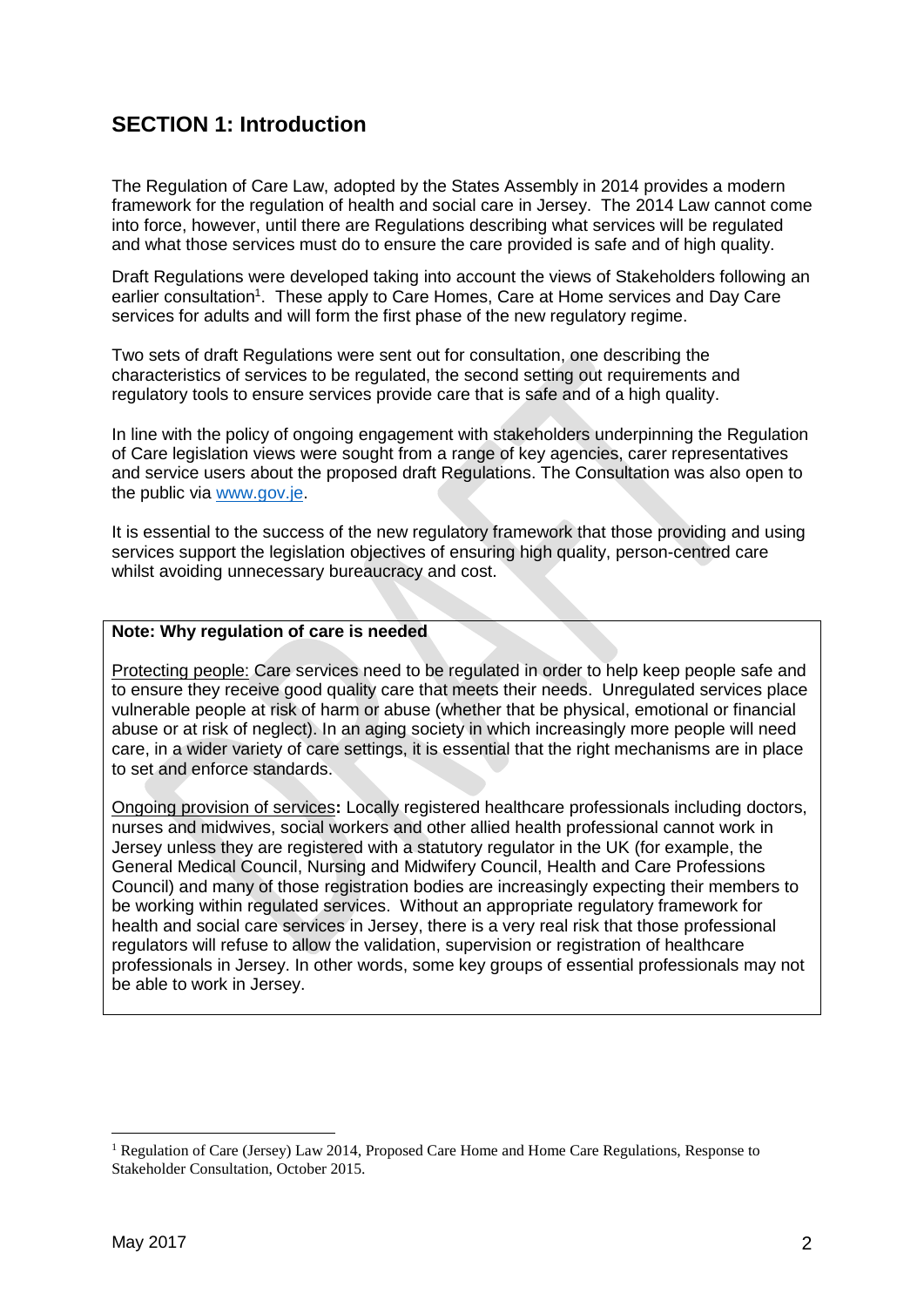# **SECTION 2: Consultation Process**

The consultation was held over an eight week period from 27 February to 24 April 2017.

A copy of the draft Regulations and a report explaining the details of their content and how to respond to the consultation was sent by email to over 130 key stakeholders representing a variety of interested parties. These included:

- Carer and service users representatives
- Voluntary and Community Sector organisations
- Advocacy services
- Care home providers and managers
- Care agency providers
- Health Department
- Community and Social Services Department
- Family Nursing and Home Care
- The Safeguarding Partnership Board
- States of Jersey Police
- Environmental Health
- States of Jersey Fire and Rescue Service
- Social Security Department
- Primary Care Body
- Primary Care Governance Team

The consultation documents were also made available to the public, with information about how to respond on the gov.je website.

Details of a briefing session for those interested in further discussion about the proposals were included in the consultation documents. This briefing took place on 16 March 2017.

At the conclusion of the consultation period, 8 completed consultation documents were received, and three emailed comments received. There were face to face meetings with the States of Jersey Fire and Rescue Service and the Social Security Department and 27 representatives of various organisations attended the briefing session.

The response rate was relatively low but those who did respond were positive and generally in agreement with what is proposed. This may reflect the comprehensive engagement with stakeholders that was previously undertaken to determine what should be included in the Regulations.

# **SECTION 3: Overview and summary of consultation responses**

This report, which broadly follows the structure of the consultation document, sets out the responses, comments and issues arising from the consultation process. It provides a response to those comments which will be used to amend the draft the draft Regulations prior to lodging for debate by the States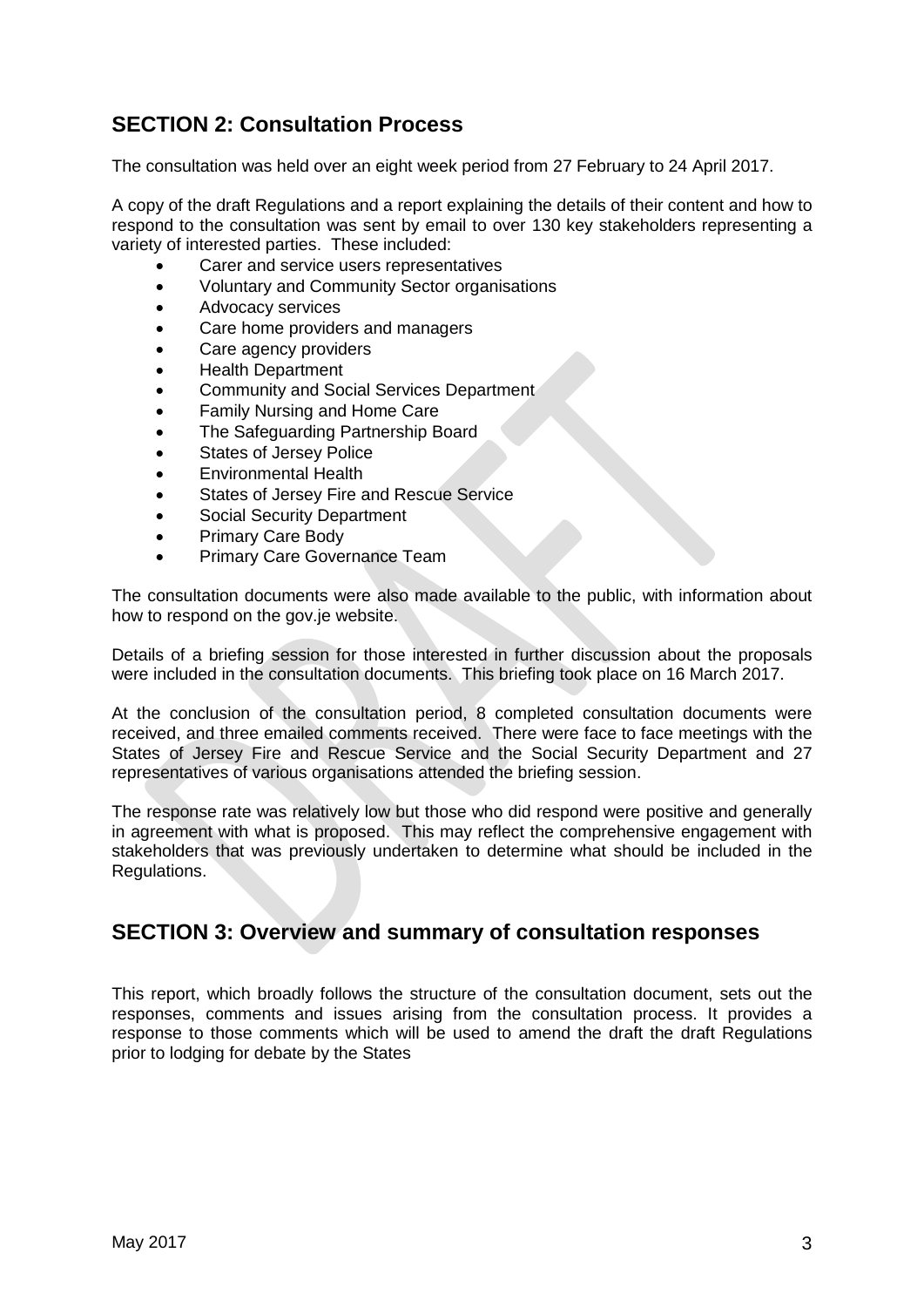# **REGULATION OF CARE (REGULATED ACTIVITIES) REGULATIONS – DRAFT**

These draft Regulations define and describe three types of services; care homes, care at home and adult day care services which will become a 'regulated activity' under the new 2014 Law.

Regulation 1 describes the characteristics of a care home; the essential features being that it offers both care and residential accommodation. Care homes can provide both long and short term care for adults and children with a variety of health and social care needs. The regulation also specifies exemptions that will not fall within the definition, in particular

- Hospitals
- Schools
- Young offender's institutions and
- Private accommodation

Regulation 2 refers to care when it's provided to people in their own residential accommodation by a private or voluntary agency, States Department or an individual who is paid either in money or in kind to provide the care. The definition also includes professional care provided for free, except in circumstances where such care is part of a service that is provided exclusively by the H&SSD, for example community staff who work as part of the H&SSD mental health multidisciplinary team.

Regulation 3 describes adult day care services. Falling within this definition are facilities that provide care for a limited period of time in premises that do not offer overnight accommodation. The key feature determining regulated day care, is that personal care or support or nursing care are provided as part of the service. Day care services do not include self-help groups or social/friendship clubs.

Question 1 asked consultees if they agreed with the definition of a care home, a home care service and an adult day care service. Consultees agreed with the proposed definitions, but sought clarity around how these may be interpreted.

|                                                                        | <b>YES</b> | ΝO | <b>DON'T KNOW</b> |
|------------------------------------------------------------------------|------------|----|-------------------|
| (a) Do you agree with the<br>definition of a care home?                |            |    |                   |
| (b) Do you agree with the<br>definition of a home care<br>service?     |            |    |                   |
| (c) Do you agree with the<br>definition of adult day care<br>services? |            |    |                   |

# **Question 1 Response**

Three respondents made comments about the definitions of the proposed regulated activities:

- *We provide a day activity programme where residents and staff can come together to learn new skills, would this be classed as a self-help group?*
- *Care Home***:** *Care can be personal care, nursing care or personal support should this read a combination of all three…anything not covered by nursing definition*
- *Home Care: this refers to nursing or personal care or personal support again should this read or a combination of all three*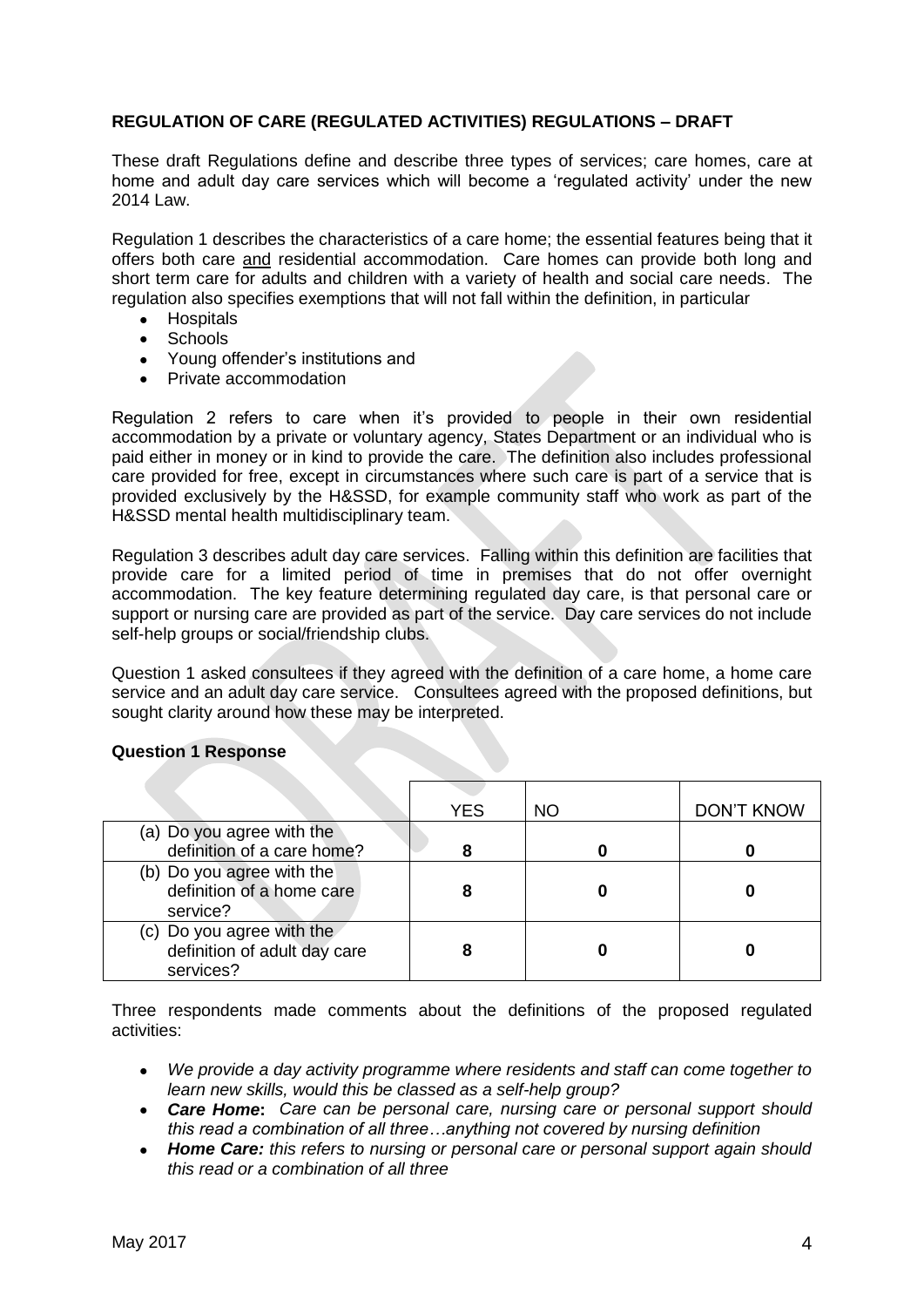- *Regulation 1: The department would like clarity on the definition of "private accommodation" i.e. is it dependent on who is paying the rent? Our issue is care in the community and not having care packages being required to be delivered in specific accommodation. We've had issues before where people don't have capacity to manage their finances (pay the rent) and this responsibility has been taken on by a third party who may or may not be the same as the provider of care. We appreciate that this is a complex area but are aware of individual care packages that could be classified (and therefore regulated) inappropriately unless there is very good guidance and clear understanding of the specific definitions to be used. Also how do the Regulations deal with a live in carer? In some cases the accommodation (which is owned by care receiver) is occupied by the care receiver and carer. What is the definition of 'occupy'? Does a 24/7 carer occupy the accommodation. This is not a care home.*
- *Regulation 2: the department would like the Regulations to consider adding an exemption for benefits being considered "in'kind" remuneration. Three main areas of concern are:*
	- o *LTC – Respite(included in the care package as a monetary amount for the informal carer to use to have breaks from caring – arrangements do not need to include paid care)*
	- o *IS – Carer's component (this is provided in Income Support to someone who is taking care of another person)*
	- o *SSF – HCA (this is provided through the Social Security scheme to someone who has given up work to care for someone with significant care needs for at least 35 hours a week – it is an 'income replacement' benefit)*

*Services only provided by HSS: Given the diversification of home care services and commissioning of services by HSS to 3rd parties, is this clear as to what is included and excluded. I'm not sure why there is an exclusion and assume this will fall away over time. Does it mean anyone who is directly employed by HSS? Would it be easier to say that directly?*

In addition to the written responses, a question was asked at the briefing evening regarding the definition of a hospital and whether long term or respite care provided by H&SSD would be included in the definition of a hospital and therefore excluded from this Regulation.

# **Response**

- $\triangleright$  A service that employs staff to support service users as part of a programme of care would fall within the definition of an adult day care service and would not be classed as a 'self-help' group
- $\triangleright$  The definition of care in the Regulations covers all combinations of nursing and social care. Social Care is defined in the Law as including "all forms of personal care and other practical assistance and all forms of personal support, provided for individuals who, by reason of their age, illness, disability, pregnancy, childbirth, dependence on alcohol or drugs, or by any other reason, are in need of such care, assistance or support".
- $\triangleright$  The definition of private accommodation does not rely solely on who is paying the rent. Some people will be owner occupiers, others may be leaseholders or have some other tenancy agreement. Neither does the definition rely on how a care package is determined. If a care provider is providing accommodation (be that by owning or leasing a premises) and is also providing the care to an individual this will be defined as a care home.
- The home of a care receiver who has a live in carer will not be deemed a care home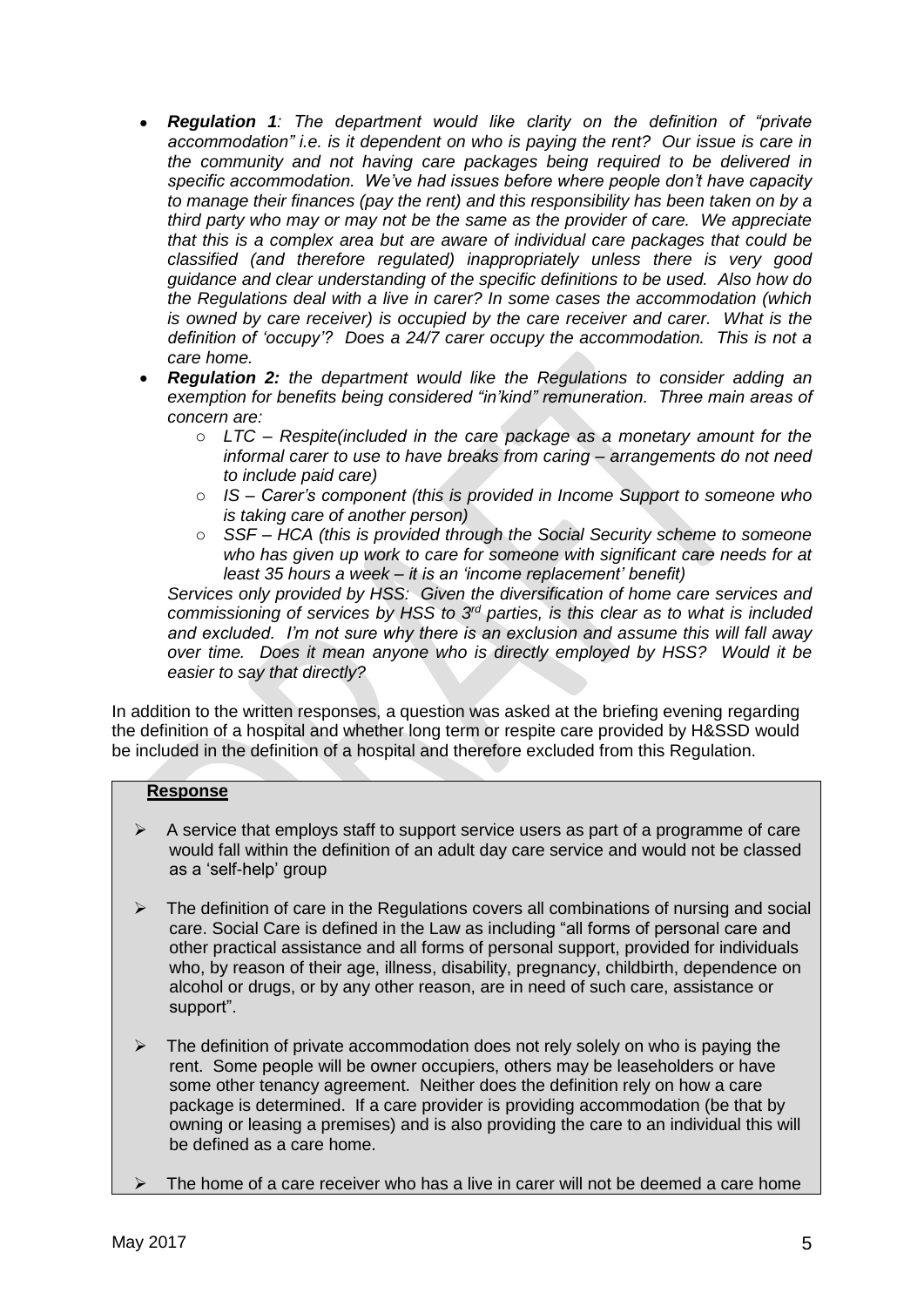as it is in the care receiver's home where the care takes place. The fact that a live-in carer also occupies the care receiver's home does not affect the analysis as to whether care is "home care", the issue is whether the care receiver is in his or her own home. If however an individual carer provides accommodation and care in his or her home to a care receiver or a number of care receivers, he or she would be operating a care home.

- $\triangleright$  It is not the intention of the Regulation of Care Law, to treat informal carers in receipt of benefit as care providers. The regulations will therefore be amended to exempt such benefits from being considered 'in-kind' remuneration.
- $\triangleright$  Services exclusively provided by a Minister, will ensure that in this first phase of implementation, like for like services within the public and third sector will be regulated in the same way, but services only provided by HSS that are part of a wider multidisciplinary service, such as community mental health, drug and alcohol services etc will not be included at this stage. Some HSS community services will be captured in these Regulations, for example home care support provided to people with special needs and home care support for children as these services are provided by both HSS and independent providers. In due course Regulations for all HSS services will be phased in.
- Long term residential, nursing and respite care provided by the Health and Social Services Department will be a regulated activity and to ensure there is no ambiguity, the Regulations will include a definition of 'a hospital'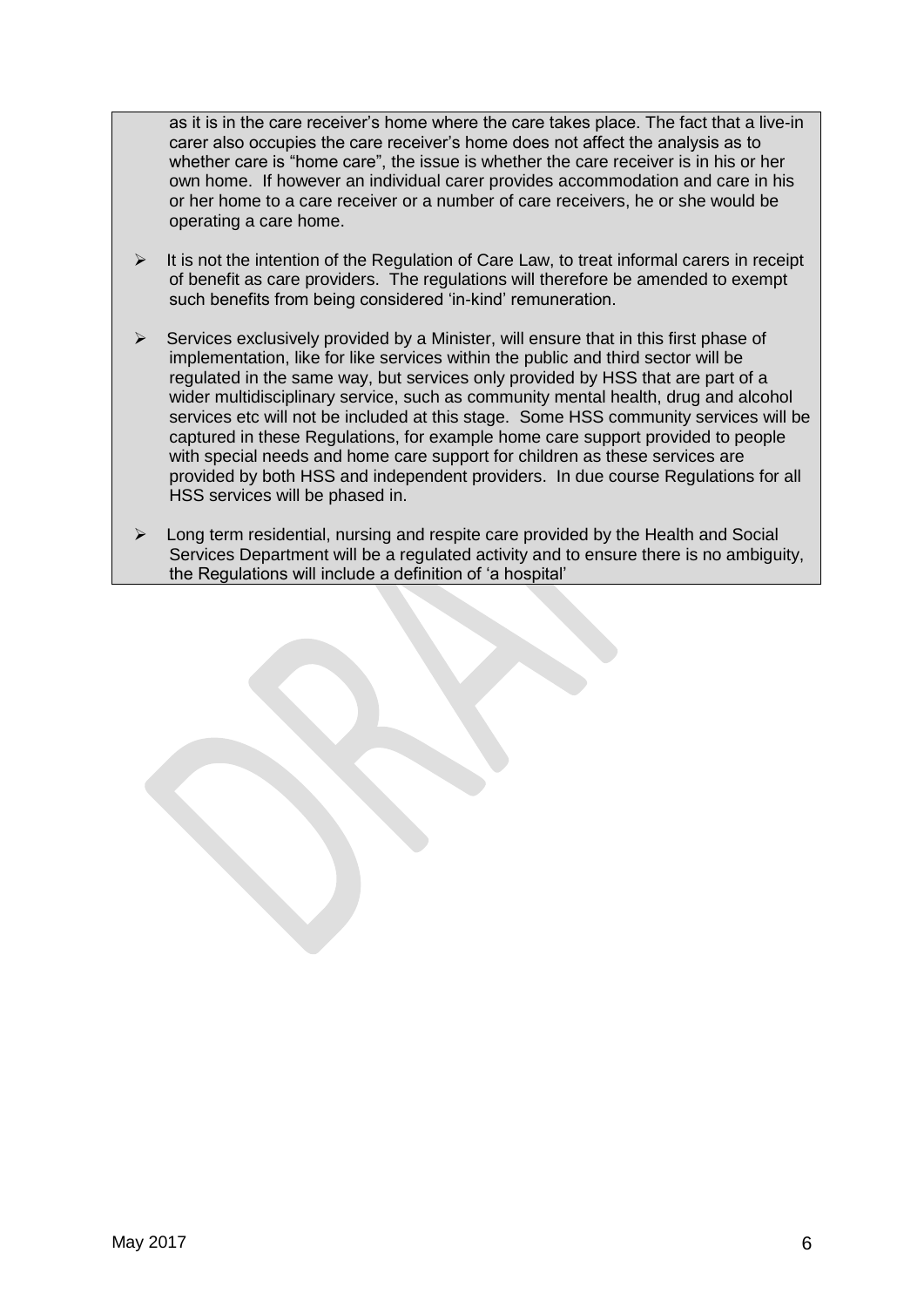# **REGULATION OF CARE (STANDARDS AND REQUIREMENTS) (JERSEY) REGULATIONS 201- DRAFT**

These Regulations aim to give people using care services, and their relatives, confidence that that the care they will receive will be appropriate, safe and of a high standard. They include provisions concerning the suitability of people registered to operate and manage care services, the quality of care provided, operational requirements and arrangements relating to inspection.

# **PART 2 – Registration**

# **Criteria for Registration**

The Regulations set out the criteria against which a provider or manager will be judged to be 'fit' to be registered and the conditions applied to a registration to ensure the service is appropriate for the people receiving care. It is essential that those trusted to provide care to people who, by the nature of their circumstances may be very vulnerable, are suitably qualified, competent, in good health and of good character.

This section also sets out what would disqualify a person from being registered including being convicted of an offence resulting in a custodial sentence, appearing on a 'barred' list held under safeguarding vulnerable adults' legislation, bankruptcy, not being physically or mentally fit to carry out the regulated activity.

Question 2 asked consultees if the agreed with the proposed criteria to judge the fitness of care providers and managers of care services. All respondents agreed with the proposed criteria but some sought additional information and clarification or offered suggestions around suitability for registration.

# **Question 2 responses**

|                                       | YFS | NO. | <b>DON'T KNOW</b> |
|---------------------------------------|-----|-----|-------------------|
| Do you agree with the proposed        |     |     |                   |
| criteria for assessing the fitness of |     |     |                   |
| providers and managers of care        |     |     |                   |
| services?                             |     |     |                   |

Three respondents made the following comments about the proposed criteria for assessing fitness for registration:

- *Will there be an open and transparent appeals process if the commissioners in their reasonable opinion feels a person is unsuitable to be registered?*
- *First point: 'he or she has been sentenced to imprisonment (whether immediate or suspended) without the option of a fine….suggestion should read and/or is in the reasonable opinion of the Commission' etc. This would give more power to the Commission*
- *1. We would like to request that we are involved around the discussion around setting 'fees' for registration. The LTC Fund will bear much of these costs through increased care rates.*
- *2. It's not clear why the manager needs to be physically fit to carry out the activity. As long as they are physically and mentally fit to manage the activity, why should someone with a physical disability be constrained as working as a manager?*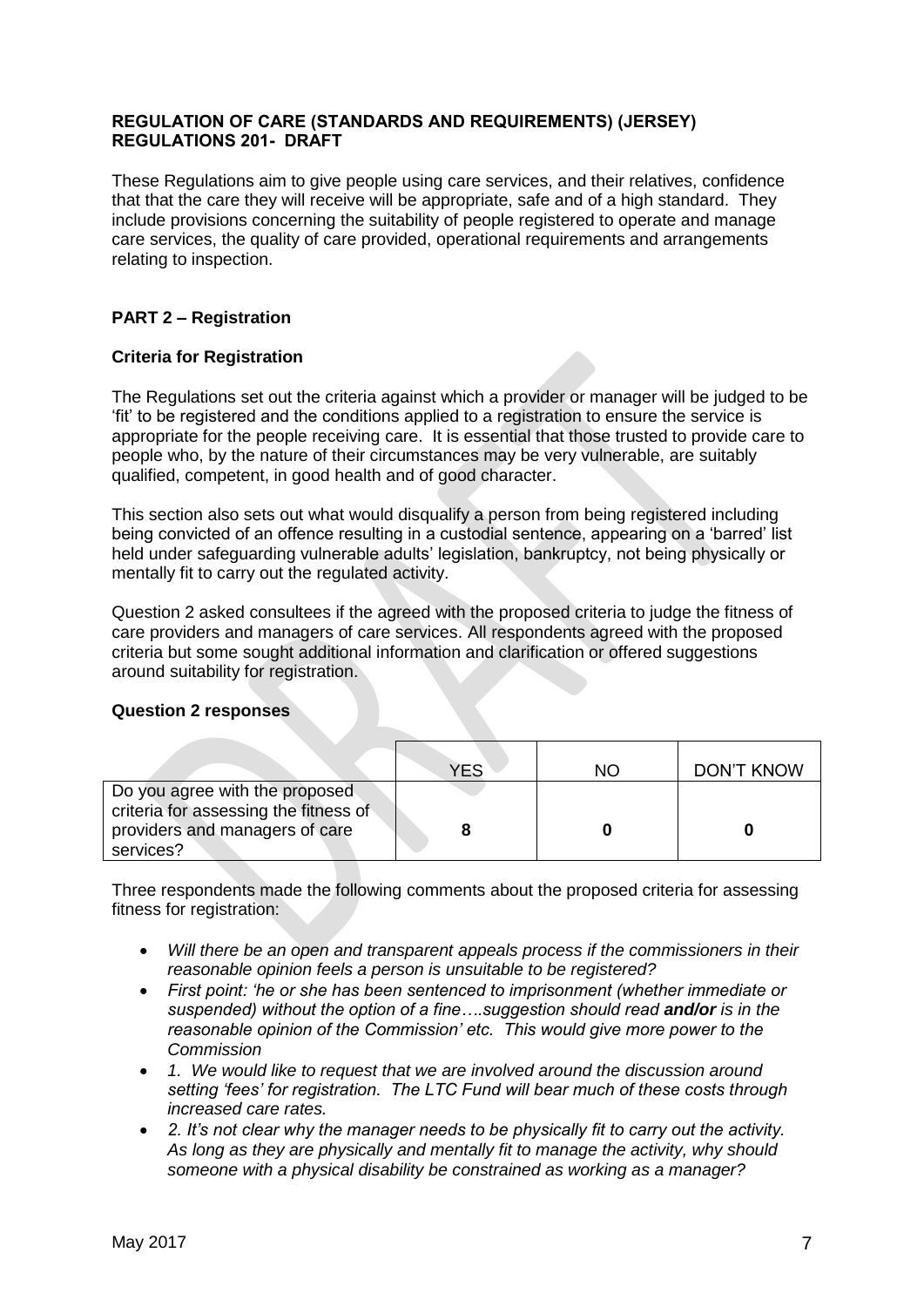#### **Response**

- $\triangleright$  There is an open and transparent appeals process should the Commission consider refusing an application for registration. Article 6 of the Regulation of Care (Jersey) Law 2014 sets out the process the Commission must follow if it proposes to refuse registration. This requires the Commission to notify the applicant in writing of the proposal and the reason for it. The applicant may make representations in writing to the Commission about the proposal and the Commission before making a decision must have regard to such representation. If the Commission decides to proceed and refuse a registration, under Article 44 of the Law, the applicant has a right of appeal to the Royal Court against this decision.
- $\triangleright$  The Commission may refuse a registration on a number of grounds, Regulation 2 (a) specifically refers to situations where an applicant has a criminal conviction of such seriousness it results in a prison sentence and the Commission considers that the person is unsuitable. If this were to be changed to and/or, it would undermine the meaning of this Regulation by providing an option to remove the reference to the criminal conviction.
- $\triangleright$  Registration fees will be prescribed by Order of the Chief Minister and stakeholders will be informed and have an opportunity to comment on the proposed fee structure before the Order is made.
- $\triangleright$  The point about the physical and mental fitness of the manager to carry out the activity is accepted and the Regulations will be amended to reflect the person must be mentally and physically fit to manage the service

# **Conditions of Registration**

The process for applying conditions to a provider's registration is set out in the 2014 Law. This includes a right of appeal against any condition the Commission wishes to apply that is not already agreed with the provider as part of their registration.

The proposed Regulations oblige the Commission to apply specific registration conditions for the purpose of ensuring that once registered a service remains appropriate for the needs of the people receiving care. The 2014 Law however is sufficiently flexible to enable a registered provider or manager to apply for a change or variation in the registration conditions should the circumstances or needs of a service change.

In general, the conditions applied to a registration will be based be on information supplied by providers in their Statement of Purpose which forms part of the application process. The Statement of Purpose will include the aims and objectives of the service, the type of care offered by the service, the number people provided care and details of how the service will operate.

The conditions applied to a provider's registration will include administrative details such as an obligation to have a local address from which the service operates. The Regulations also specify that a registered manager will be required for each location from which a service is provided, however in certain circumstances the Commission has discretion to permit a manager to be registered for more than one location if it is safe and appropriate to do so.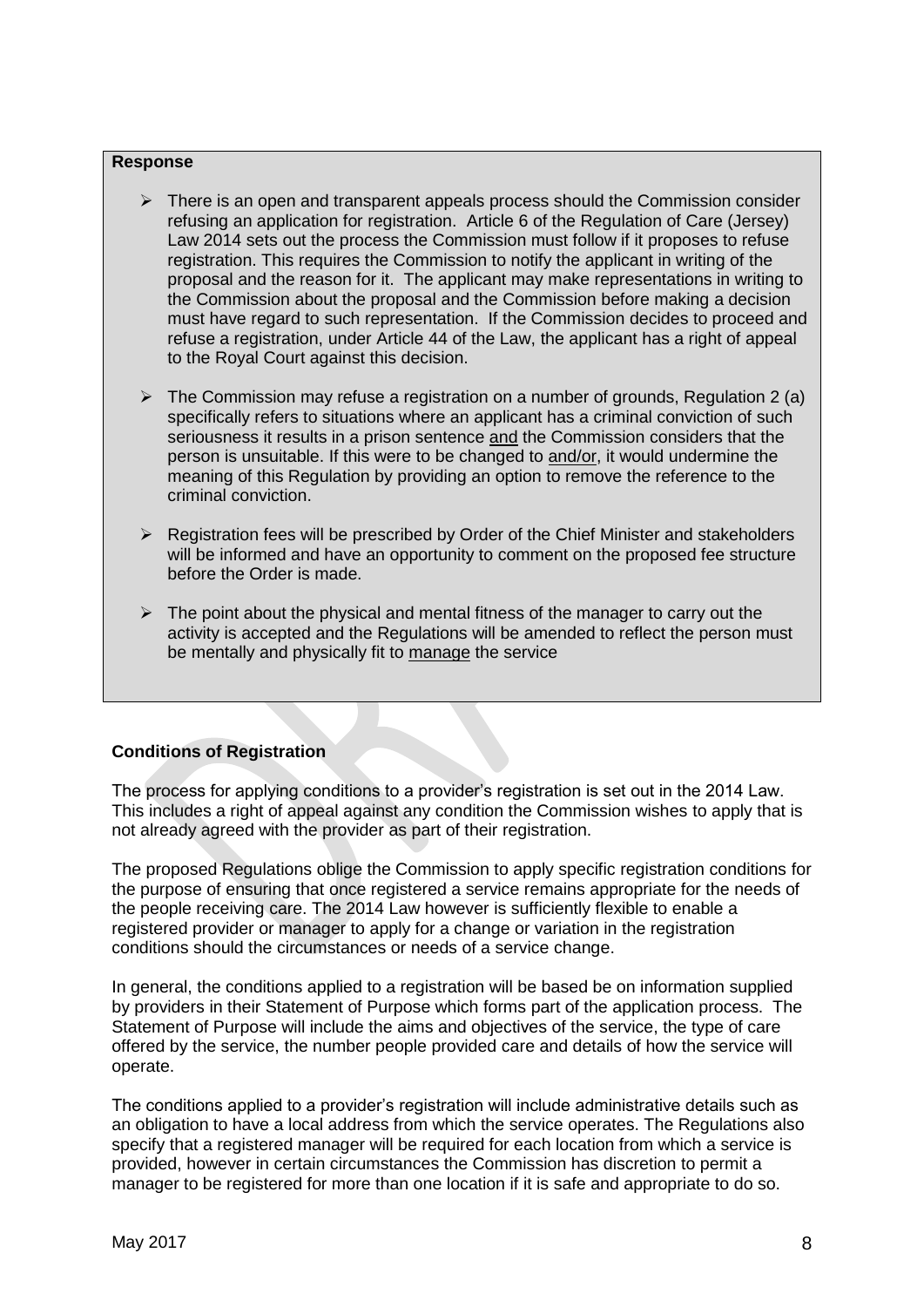Question 3 asked consultees if they agreed with the proposed registration conditions. All those who responded agreed with the proposals about registration conditions. There were comments about how these might be applied, what arrangements would be in place to enable the transition from the existing regulatory regime to the new requirements and whether conditions should be extended to include setting out staffing ratios.

### **Question 3 responses**

|                                                                                  | YES | NΟ | <b>DON'T KNOW</b> |
|----------------------------------------------------------------------------------|-----|----|-------------------|
| Do you agree with the proposed<br>conditions to be applied to a<br>registration? |     |    |                   |

Comments were received from three respondents about the proposed registration conditions

- *It would be helpful for the 'certain circumstances' whereby the Commission has discretion to permit a manager to be registered for more than one location to be made more explicit*
- *Conditions of registration – should there be a ratio for staff to care receivers? This is quite complex and depends on needs but can be a huge problem*
- *Annual Fee: will the provider have to reapply and will this be based on inspection reports?*
- $\bullet$  *In our meeting you provided clarity on the reasons for a provider having a 'local address'. We would like to raise the issue of transition for those in care should existing providers opt not to be registered on Island and their carers also not become registered persons. You said a year of transition, it would be good to have a transitional article in the regulations to this effect.*

# **Response**

- $\triangleright$  As the discretion lies with the Commission, it will be for the Commission to determine the circumstances whereby a manager can be registered in respect of a service provided in more than one location. The Commission will be expected to develop policy on this. Any decision to refuse a registration in respect of more than one location would need to have reasonable grounds for refusal as an applicant will have a right of appeal against such a decision.
- $\triangleright$  The registration conditions set out in the Regulations are mandatory and will be applicable to the particular type of service provided, however the Law also enables the Commission to apply any other condition to a registration that it thinks necessary. This could include specific staffing ratios for a particular registered service, however as staffing levels can vary depending on the needs of those receiving care it is more likely that the Commission will set staffing standards, or issue guidance about staffing levels
- $\triangleright$  The annual fee will apply automatically one a service provider is registered. Registrations are not renewed annually but are continuous until cancelled, either by the person registered or by the Commission. The Commission can only cancel a registration if the registered person has failed to comply with any registration conditions, failed to comply with any Regulations relating to the requirements under Article 14 of the Law, failure to pay the annual fee, if the person is not fit to be registered or if the person has been convicted of an offence under Article 14 of the Law.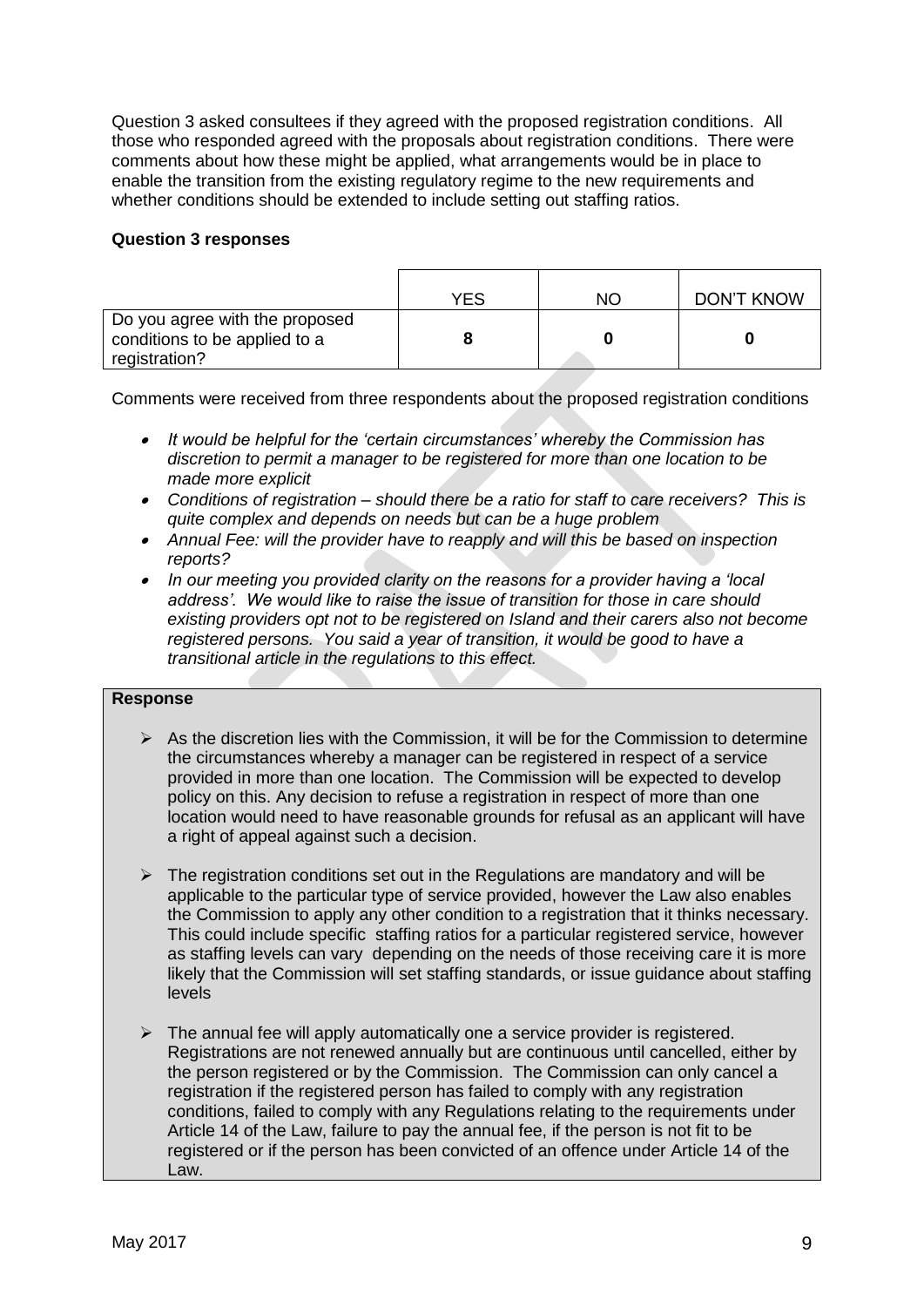$\triangleright$  The Regulations will include provisions for transitional arrangements to enable sufficient time for providers to become registered.

# **PART 3 – Service Requirements**

Part 3 of the draft Regulations set out requirements associated with the quality and standard of care services. These focus on ensuring that care is appropriate, safe, personalised and respectful. Other requirements relate to relate to specific elements of care, some to the environment in which care is delivered and several refer to staffing and other administrative functions

# **Regulations 5 – 12**

This section includes an obligation that registered persons ensure that the quality of the service they provide meets Standards published by the Commission, conduct the service in such manner that the health, safety, welfare and particular needs of people receiving care are properly met and to do so in an open and transparent way. This includes making proper provision for assessing and planning the care people receive, safeguarding those receiving care from abuse and ensuring that they are treated with dignity and respect.

Question 4 asked consultees if they agreed with the proposed requirements relating to the conduct of the service and care and welfare of those using care services. All of those who responded agreed with the proposed requirements with some comments about recruitment of staff, access to personal/care plans and technical points of Law.

#### **Question 4 responses**

|                                                                                                                             | YES | NO | DON'T KNOW |
|-----------------------------------------------------------------------------------------------------------------------------|-----|----|------------|
| Do you agree with the proposed<br>requirements to ensure that care is<br>appropriate, safe, personalised and<br>respectful? | 8   |    |            |

Three consultees made the following comments about the Regulations for the character and ethos of care

- Although it is implicit in having in place an appropriate safeguarding policy, I think it *may be worthwhile being explicit about the need to carry out all appropriate checks*  when appointing people to work with vulnerable people as well as avoiding *employing someone who is on the barred list*
- *Changes of staff, a registered person should keep the receiver of care up to date on changes in staff that provide their care. The care receiver if they so wish should be supported and actively involved in the recruitment and decision making process of who is delivering their care*
- *Personal plans and personal care records: the person being cared for or representative can see their personal plans, what about their care records…should they not be able to see these too?*
- *Personal plan and care record: 10(2)(a) are there ever circumstances when it is dangerous to give the care plan to the patient? 10(2)(b) is an absolute requirement*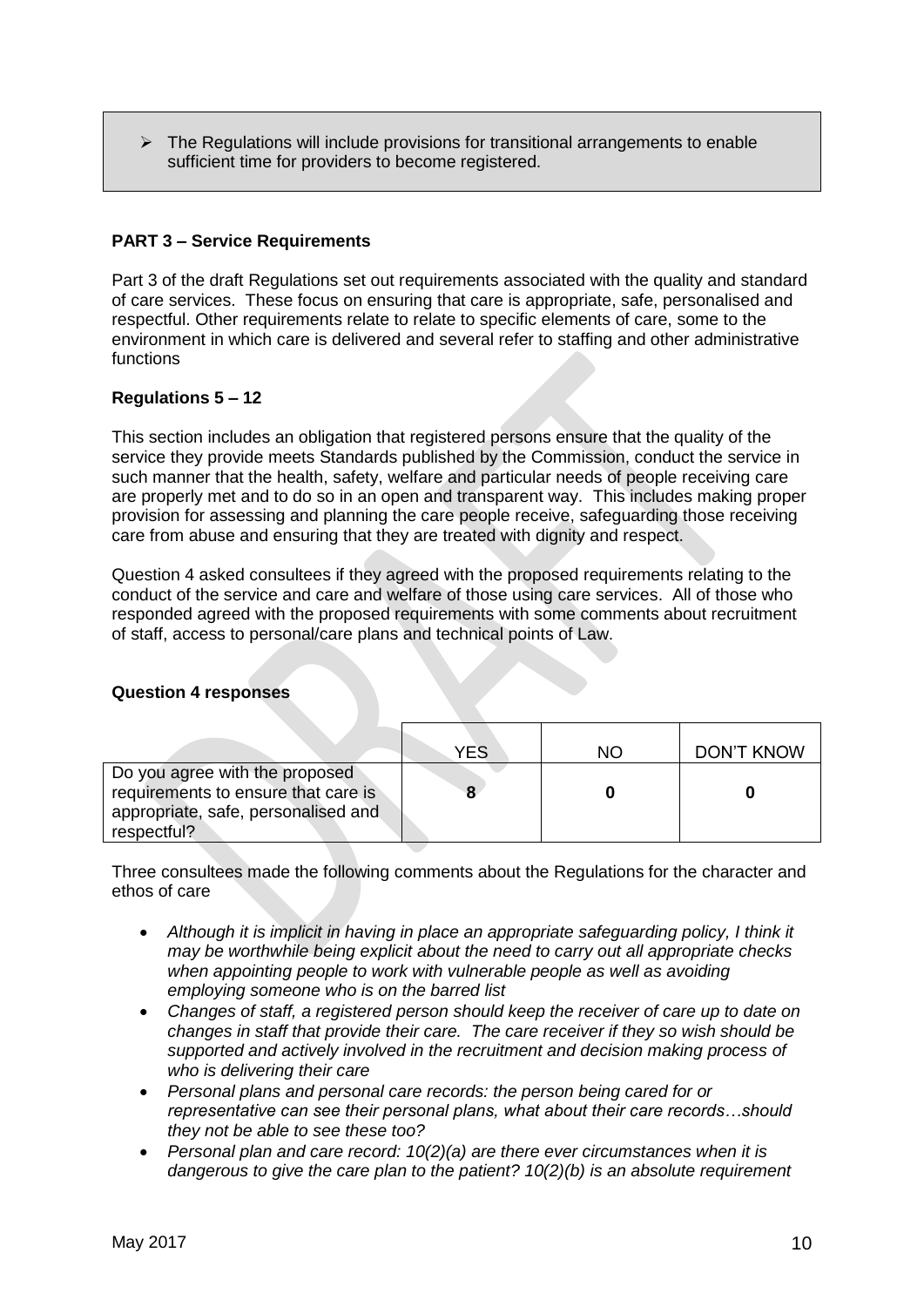*that the plan must be revised at the request of the care receiver. This will not always be appropriate. It's ok to say 'must be reviewed' but the revision should only be if necessary.*

 *Care and welfare: I note that regs 9(1)(iii) refers to unlawful discrimination. Is it appropriate to refer to unlawful acts in a different law? By definition the act is unlawful and therefore covered by the other Law. It might be more positive anyway just to use the second half of this clause. "make reasonable adjustments in the provision of care to meet the care receiver's needs"*

# **Response**

- $\triangleright$  The Regulations make provision under Article 18 requiring registered persons to recruit fit, appropriately qualified and competent people to work in any service that is regulated. This Regulation also requires the registered person to have in place and adhere to a recruitment policy.
- $\geq$  It is a requirement under Regulation 18 that the person registered must take into consideration the needs of care receivers, however it would not be feasible to put into Regulation a statutory requirement that care receivers should determine the individuals who provide their care. This would be logistically difficult for example in a care home for each resident to determine who would provide their care. It is appropriate for this to be addressed in the Standards which could include that where possible care receivers should be involved in the recruitment of staff.
- $\triangleright$  It is agreed that service users, and with permission their representatives, should be able to see their care records and the Regulations will be amended to reflect this. It would not be 'dangerous' for care receivers to see their own care plan; they should be an active contributor and agree with the plan.
- $\triangleright$  It is agreed that it should not be an absolute requirement that a care plan must be revised and the Regulations will be amended to reflect that revision will only occur if it is appropriate.
- $\triangleright$  It is important to include the reference of 'unlawful discrimination' to give the particular context to the second part of the clause in Regulation  $9(1)$  (c) (iii) as the 'reasonable adjustments' are specifically in relation to avoiding unlawful discrimination

# **Regulations 13 – 17**

This section includes provisions relating to specific aspects of care such as cleanliness and infection control, nutrition, medicine management and control and restraint. There are also obligations for the registered person to make appropriate arrangements to ensure that those receiving care have access to medical, dental and other personal services. Where care and treatment is shared with or transferred to another agency, the registered person must work collaboratively with the other party or parties to ensure the health, safety and welfare of the care receiver.

Question 5 asked consultees if they agreed with these requirements. All of the respondents agreed with the provisions about particular aspects of care with some respondents commenting on support from other agencies and others on specific details for particular requirements.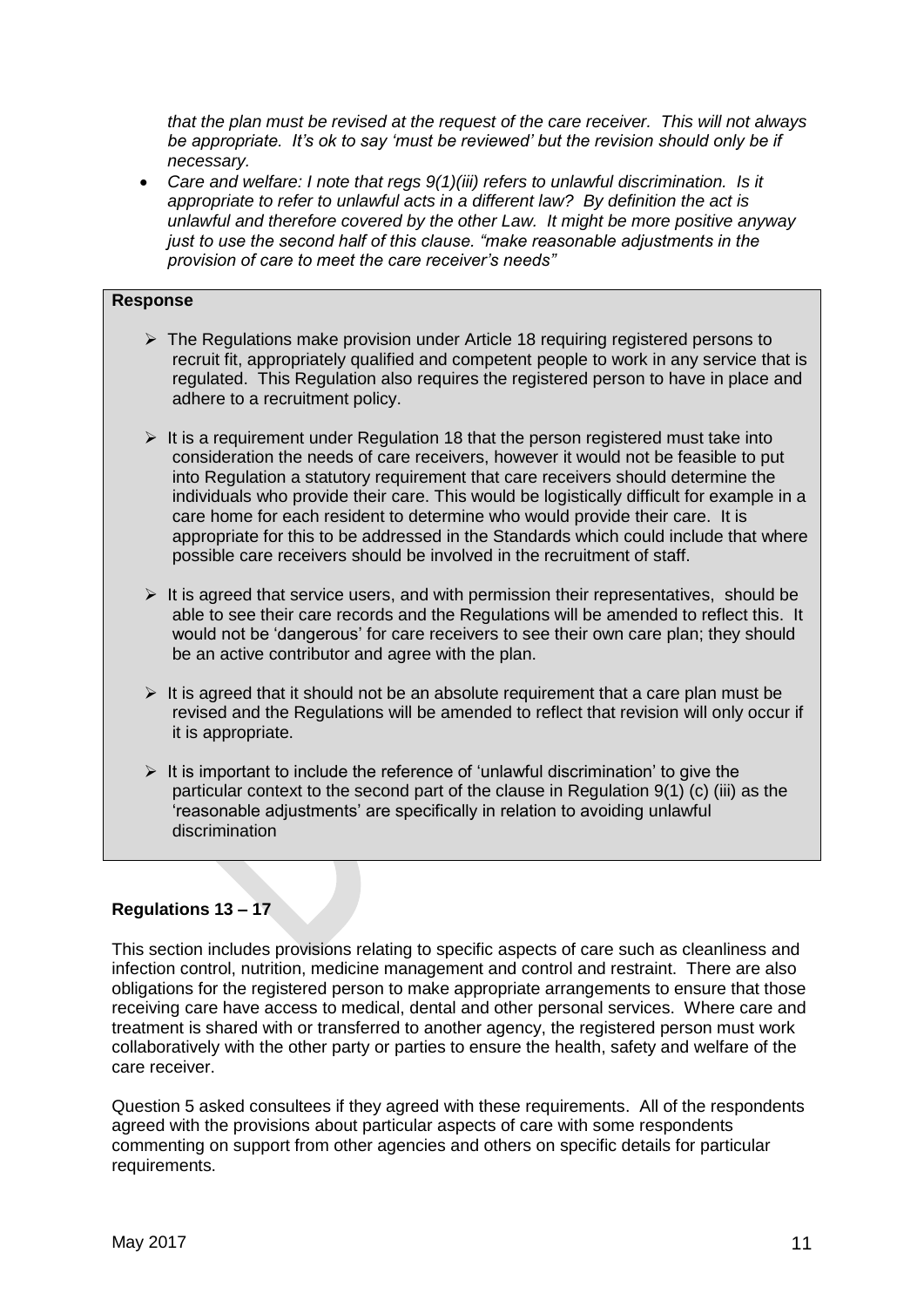# **Question 5**

|                                                                                                                       | YES | <b>NO</b> | DON'T KNOW |
|-----------------------------------------------------------------------------------------------------------------------|-----|-----------|------------|
| Do you agree with the requirements<br>relating to specific aspects of care<br>and shared care with other<br>agencies? |     |           |            |

Three respondents commented on these requirements:

- *Agencies such as the States of Jersey Fire Department and Pharmaceutical body should be able to support providers*
- *Personally the Fire Service have been outstanding. I did not know about the Pharmaceutical body, but now on board they have been very helpful*
- *We could do with a list of 'useful people to know' to help us meet these regulations'*
- *My only comment here is that being 'free from odour' may need the additional description of being free from persistent or enduring odours as opposed to transient odours which are part of personal care*
- *16(1) a registered person must make arrangements where necessary for care receivers to receive medical, dental and other health, social or other personal services: This is an absolute requirement. In a home care situation are we saying that the carer has to make dentist's appointments for the care receiver? How do we interpret 'where necessary'? Should this be limited to other services that are linked to the effective provision of care?*
- *16(3) Does this need to refer to the new GDPR legislation?*

In addition to the returned consultation documents, the Royal Pharmaceutical Society Jersey made following comment via email:

- *Further to the publication of the draft Regulation Of Care (Standards and Requirements)(Jersey) Regulations, RPS Jersey would formally request that the wording of Regulation 15 (3) be revised, specifically to remove the reference to "dispensing" and replace with the more appropriate term, "administration".*
- *Whilst the term "dispensing" in relation to handling medication is not legally protected, to be used in the context of Regulation 15 will cause confusion of the respective roles of professionals within health care.*

#### **Response**

- $\triangleright$  Premises registered as care homes will require a States of Jersey Fire Certificate and the Fire Service currently offer fire safety advice.
- $\triangleright$  The Regulations will not specify a list of useful people to know, but the Jersey Care Commission will provide guidance about compliance with the Regulations
- $\triangleright$  Enforcement action for transient odours that are part of personal care would be unlikely; one of the principles of good regulation is that it has to be proportionate<sup>2</sup>. However to limit this Regulation to persistent or enduring odour would inevitably lead to differences in interpretation that may lead to delays in addressing the problem.

<u>.</u>

<sup>2</sup> Five Principles of Good Regulation – Better Regulation Task Force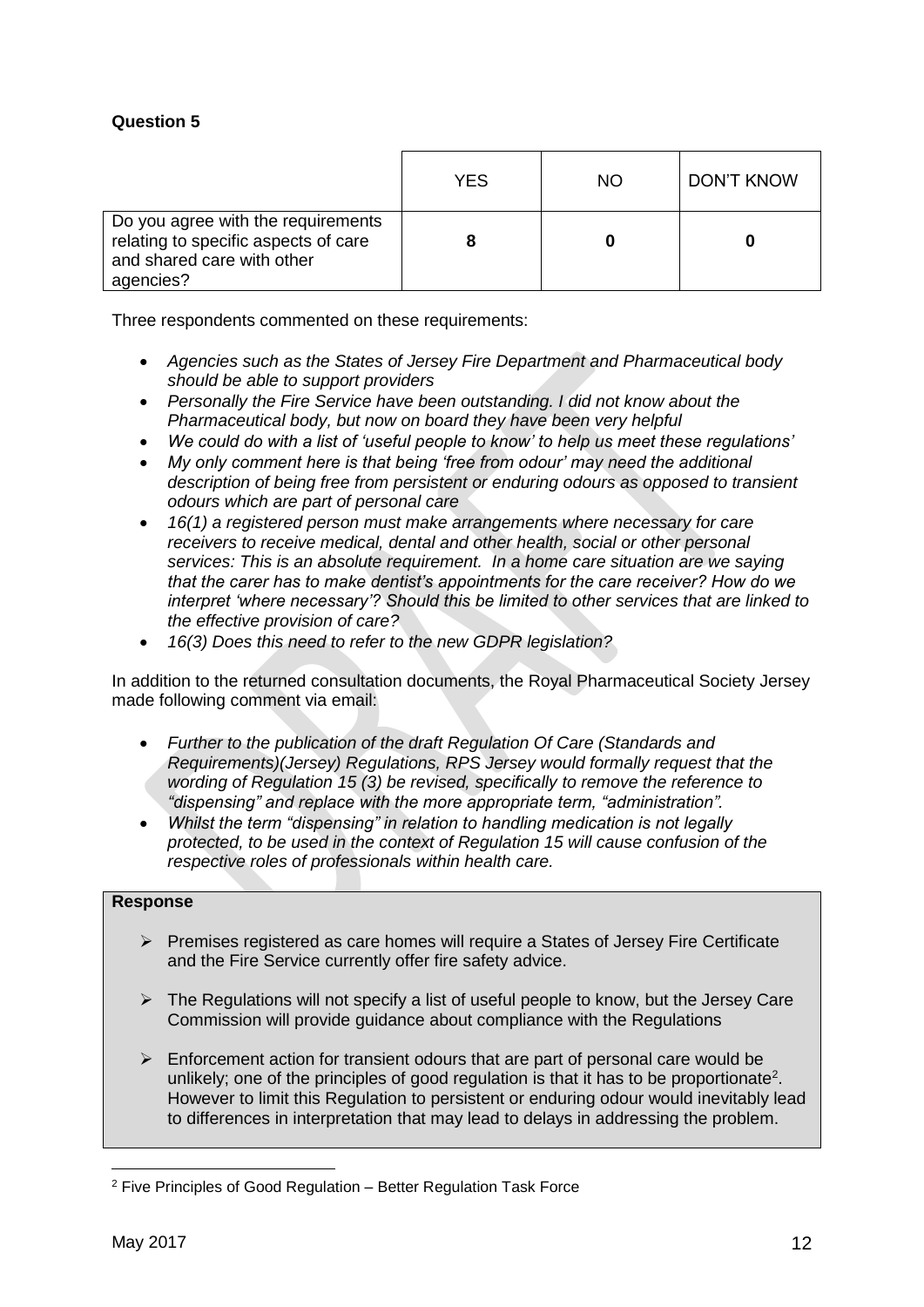- The arrangements for medical, dental and other services should be determined as part of an assessment of the care receiver's needs and recorded in their personal care plan. This will decide whether it is necessary for the care service to make such arrangements or whether the care receiver will make these arrangements independently.
- $\triangleright$  Registered care providers will be data handlers and as such will need to process personal data lawfully.
- $\triangleright$  The reference to terminology regarding the safe handling of medicines is accepted and the tern 'dispensing' will be replace with 'administration'

# **Regulation 18 – Workers**

This regulation applies to the requirements for the recruitment, employment and training of staff employed in a regulated activity. Registered providers and managers are obliged to ensure that every worker employed by the service has integrity, is of good character, is suitably qualified, skilled and competent for the role and is both mentally and physically fit for their duties. The Regulations also include disqualifications for working in a Regulated Activity including convictions resulting in a term of imprisonment (with the qualification that the manager is also of the opinion the person is unsuitable) and anyone who is on a barred list or has been convicted of an offence against a person receiving care.

The registered person must ensure that there are sufficient staff employed to meet the needs and ensure the health, welfare and safety of those receiving care and that staff receive appropriate training, professional development and supervision.

The Regulations place an obligation on registered persons to have, and adhere to, a recruitment and disciplinary policy and to keep adequate staff records.

Question 6 asked consultees if they agreed with the requirements for staff recruitment and employment. All of the respondents agreed with the proposed requirements about the recruitments and employment of staff working in regulated services. Comments received mainly referred to the criminal records provisions, including whether Rehabilitation of Offenders legislation would apply.

# **Question 6**

|                                                                                                                                         | YES | ΝO | <b>DON'T KNOW</b> |
|-----------------------------------------------------------------------------------------------------------------------------------------|-----|----|-------------------|
| Do you agree with the requirements<br>applying to the recruitment and<br>employment of staff working in a<br><b>Regulated Activity?</b> |     |    |                   |

Three consultees provided the following comments about Regulation 18

 $\bullet$  *18) P.12 Workers 2(a) should this read and/or is in the reasonable opinion of …. This would give more control to the registered person if they felt an employee was not suitable for the position*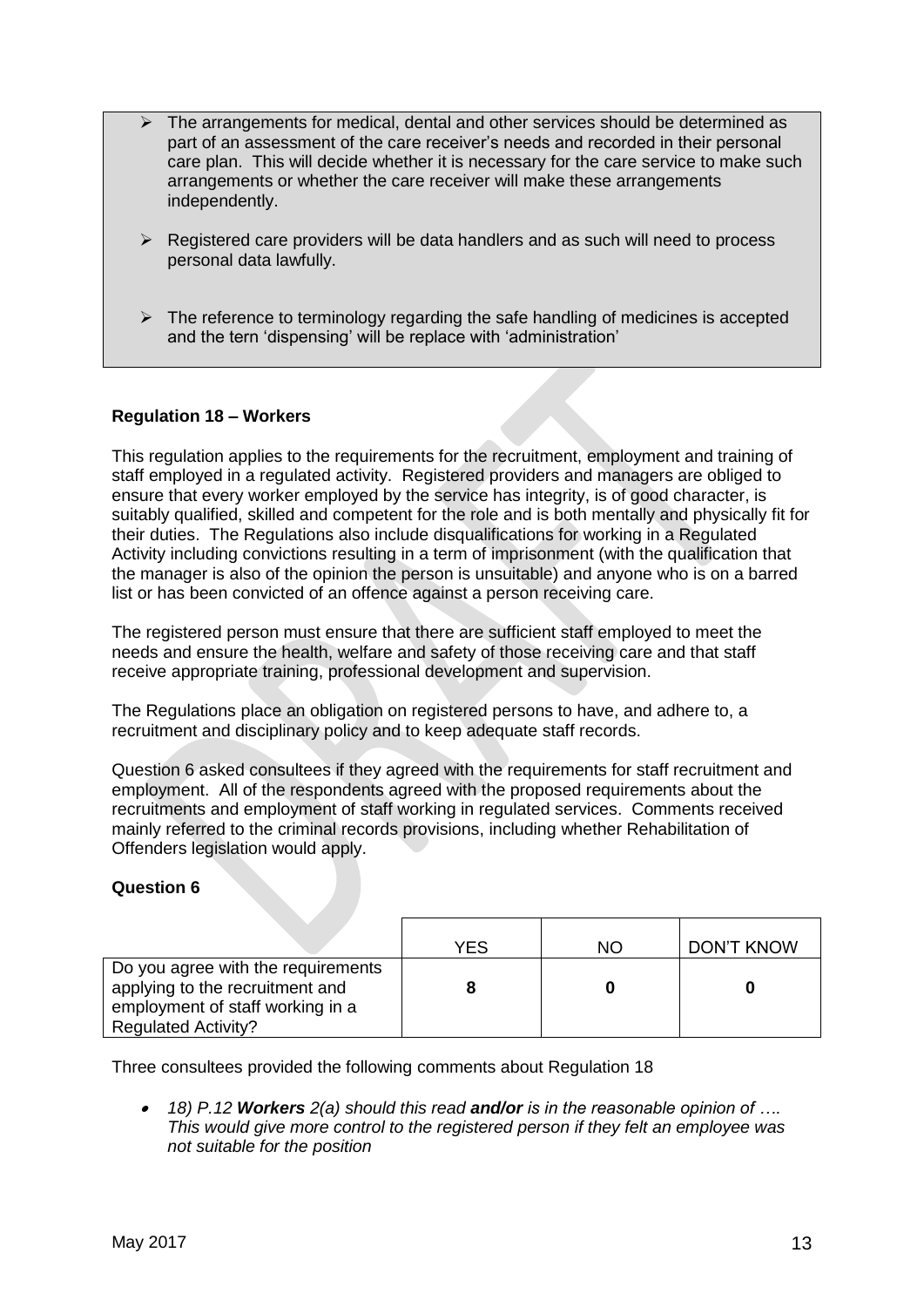- *Will the rehabilitation of offenders legislation be considered or be used to determine a person is not suitable to be employed if they have been imprisoned? Mindful of equality legislation and test cases for discrimination of individuals due to their past.*
- $\bullet$ *This may answer my previous comment about vetting and barring.*

*In addition to the written responses a comment was made at the consultation briefing suggesting that a requirement to undertake DBS checks for all staff prior to employment should be made explicit in the Regulations* 

*Following the consultation the States of Jersey Assembly agreed in principle that there should be consultation on an Ethical Care Charter, one of the elements of the charter related to providers having in place a whistle blowing policy*

# **Response**

- $\triangleright$  Regulation 18(2) (a) specifically refers to situations where an individual applying to work in a regulated services has a criminal conviction of such seriousness it results in a prison sentence and the registered person considers that the person is unsuitable. If this were to be changed to and/or, it would undermine the meaning of this Regulation by providing an option to remove the reference to the criminal conviction. As the default in this provision is that someone with a criminal conviction resulting in a custodial sentence would not be suitable this places a significant obligation on the registered person to demonstrate otherwise.
- $\triangleright$  The Rehabilitation of Offender Exemption Regulations will be included in the consequential changes associated with the implementation of this legislation. This will exempt those working with vulnerable people from the limitations of the Rehabilitation of Offenders Law and enable a registered person to take into consideration any spent convictions when making a determination as to whether someone is fit and suitable to work in a regulated activity. This is to ensure that the safety and welfare of care receivers should always take priority in any appointment decisions.
- $\triangleright$  The suggestion that a requirement for registered persons to undertake criminal records checks for all staff prior to employment is accepted and the Regulations will be amended accordingly.
- $\triangleright$  The Regulations will be amended to include a requirement that providers of regulated activities must have in place and adhere to a whistle blowing policy.

# **Regulation 19 – premises and equipment**

This Regulation requires providers to ensure that any premises provided as part of a regulated care service are fit for purpose and able to meet the aims and objectives of the service as set out in the Statement of Purpose. Premises must be located and designed so as to meet the number and needs of those using the service and designed to facilitate their privacy, dignity and independence. The must of sound construction, adequately heated, lit and ventilated and maintained in a good stated of repair and decoration. There are also obligations to ensure that premises are suitably equipped and have adequate fire safety measures in place.

Question 7 asked consultees if they agreed with the proposed requirements in Regulation 19, most consultees agreed with the requirements about premises and equipment. The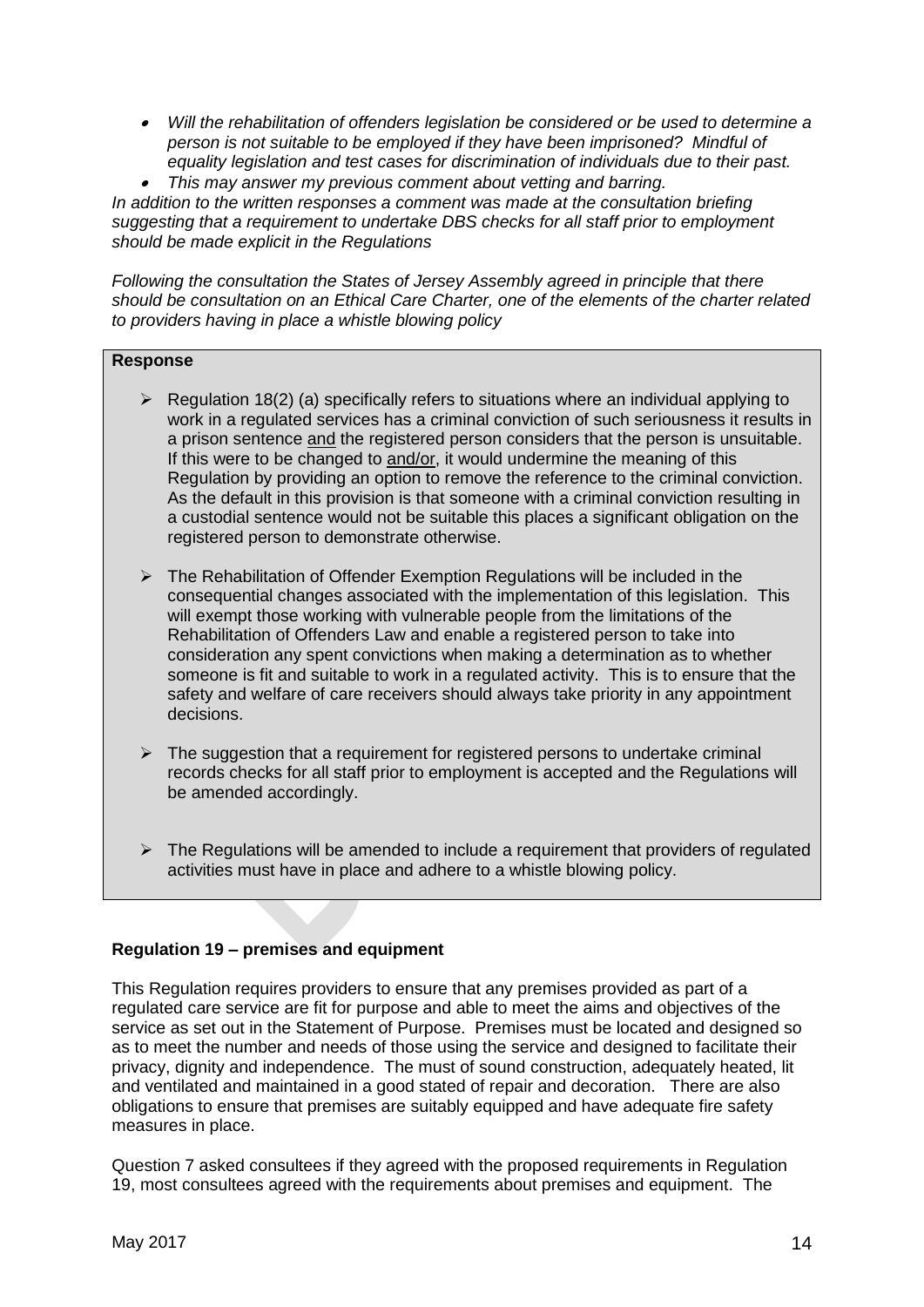respondent who didn't agree did not provide a reason for their view. Comments included supportive statements about the proposals, clarification about implications for other legislation and specific descriptive terminology.

# **Question 7**

|                                                                           | YES | NO. | DON'T KNOW |
|---------------------------------------------------------------------------|-----|-----|------------|
| Do you agree with the requirements<br>relating to premises and equipment? |     |     |            |

Three respondents commented on the proposed requirements in Regulation 19:

- *Fire safety is paramount*
- *Location of the premises is important for both safety of the person being cared for but also to promote independence*
- Need to be clear how this will dovetail with Public Health and Safety (Rented *Dwellings) (Jersey) Law 201-*
- *19(3)(g) ensure that care receivers have access to a telephone on which to make and receive calls in private; suggest you use a technology neutral phrase – mobile phones, skype etc*
- *19(3)(c) is it appropriate to refer to medical equipment? The care provider does not attend to the medical needs of the care receiver*

### **Response**

- $\triangleright$  All care homes will require a fire certificate and will be subject to the requirements set out by the States of Jersey Fire Service. Registered persons operating any premises from which a care service is delivered will be required to provide suitable fire safety equipment, an adequate and safe means of escape and fire safety training.
- The Public Health and Safety (Rented Dwellings) (Jersey) Law 201- applies to rented housing including staff accommodation, but will not apply to registered care homes or adult day care facilities
- $\triangleright$  The comment about access to a telephone is accepted and the Regulation will be amended to include other means of communication
- $\triangleright$  The comment referring to 'medical equipment' is noted and the Regulation will be amended with the alternative term 'clinical equipment'.

# **Regulations 20 – 28 Operational requirements**

The Regulations have provisions that require those operating a registered care service to have in place a quality assurance system which must include seeking the views of those using the service and their representatives. Where the service is provided by a company, trust, a voluntary management board or other such body corporate, the provider will be required to appoint a representative to review and report on the quality of the service.

There are requirements to notify the Commission of accidents, incidents and other events that have cause harm or pose a risk of harm to those using the service. Providers are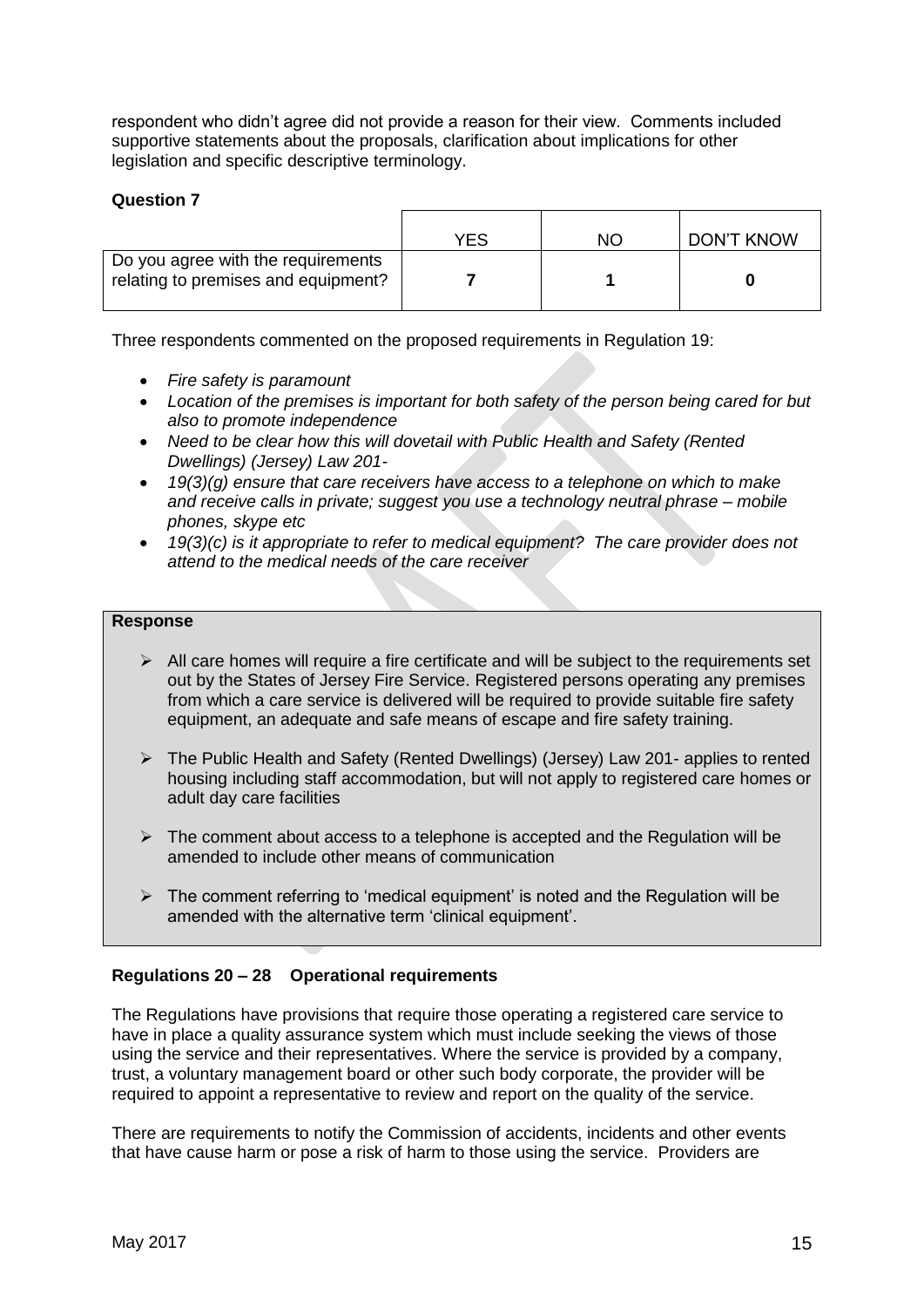required to have in place a complaints procedure that includes adequate records and advising the complainant and the Commission of the outcome of the investigation.

There is an obligation to keep records relating to the service, the details of which will be specified by the Commission.

The Regulations require providers of care services to operate their business in such a way as to ensure that it is financially viable and able to meet its aims and objectives. Where there is a substantial or imminent risk to the viability of the business, the provider is obliged to inform the Commission. Providers, other than individuals directly employed to provide care must publish the fees charged to those using the service.

Where a care service is commissioned or contracted by the States or another agency, there is an obligation for the registered person to ensure that in the contract or agreement there is a detailed specification of what should be provided and how the registered person can raise concerns about any deficiencies or limitations that pose a risk to those in receipt of care. Where such deficiencies are identified these must be notified to the Commission and the commissioning body.

The Regulations set out the requirements and arrangements that must be put in place if a registered manager is to be absent for more than 28 days.

Question 8 asked consultees if they agreed with the proposed operational requirements. All those who responded to the consultation agreed with the proposed Regulations. Comments received related to the publication of charges and clarification about commissioned services and regulation and inspection process for domiciliary services.

#### **Question 8**

|                                                                                                   | YES | NΟ | DON'T KNOW |
|---------------------------------------------------------------------------------------------------|-----|----|------------|
| Do you agree with the requirements<br>about the operational aspects of the<br>regulated services? |     |    |            |

Two respondents commented on these proposed Regulations:

- The department would like fees to be published publically [\(www.jod.je\)](http://www.jod.je/) and available *at a more detailed level to States Departments*
- *Commissioned services: does this apply when anybody except for the care receiver themselves organises a care package? Do we need to explain what an 'agency' is? What if it is a friend helping out the care receiver?*
- *How will inspections be undertaken in the domiciliary setting…will only the provider's office and documentation be checked or will the inspection include visiting care receivers in their homes?*
- *How will paid individuals be regulated i.e. if I was paid weekly /monthly to look after an ageing great aunt…would I be regulated? Preferred Providers Framework?? As opposed to if she paid me via Xmas or Birthday present, petrol or meals, where I wouldn't be regulated.*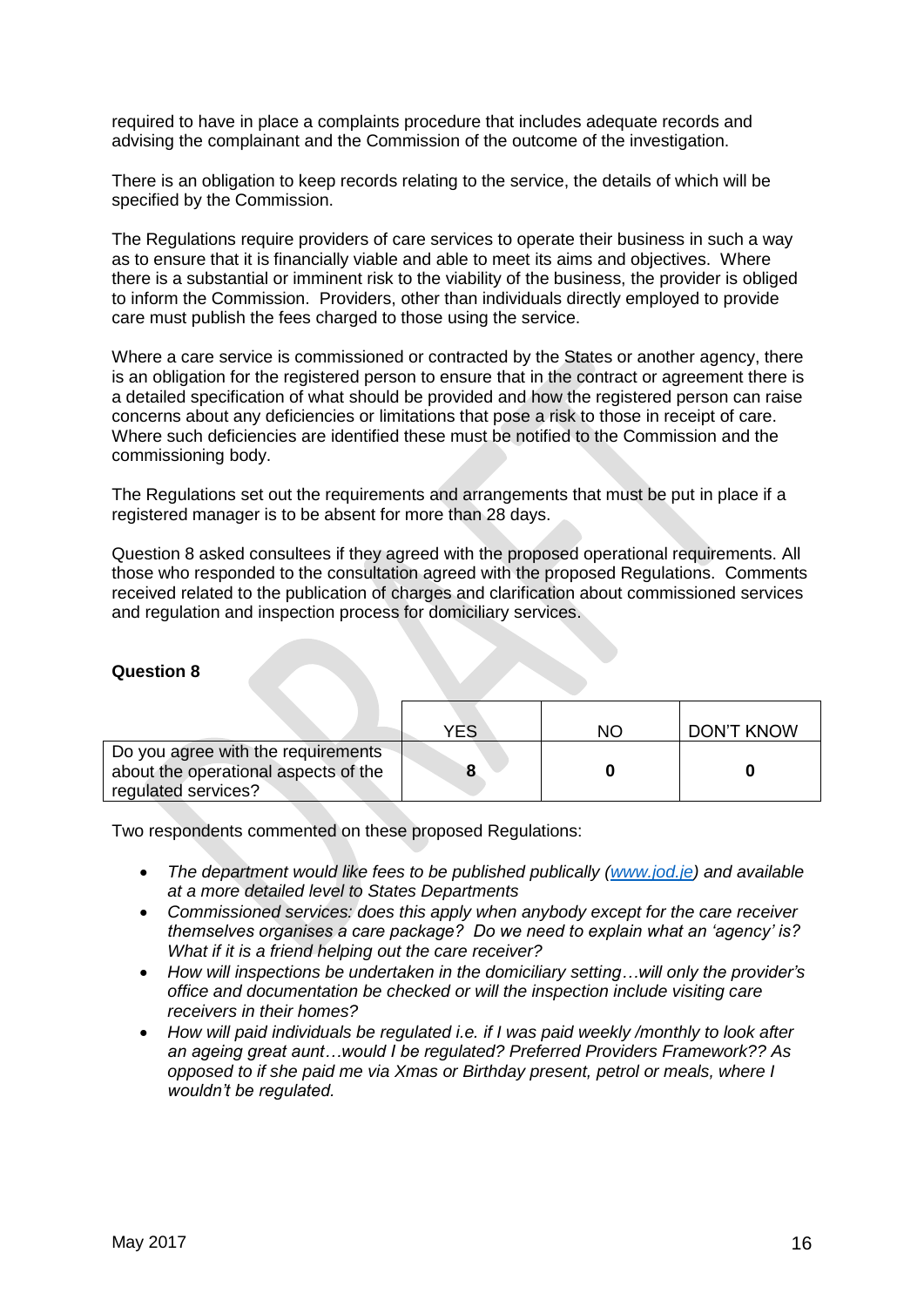#### **Response**

- $\triangleright$  The Regulations will not require registered providers to publish their charges on any specific website, however they will be obliged to make information about their charges available. The Regulations will also not differentiate between information to be provided to States departments and that provided to anyone else. The Regulation states that *"a registered person must publish the scale of charges for the regulated activity including any additional charges not covered by its standard charge.*" States Departments, like anyone else, will be able to request the scale of charges from any care service that is registered.
- $\triangleright$  It is not the intention for the assistance of friends or families to be included with reference to the commissioning of care in Regulation 27.
- $\triangleright$  The policy for how inspections will be carried out will be determined by the Care Commission. Good inspection practice would include seeking the views of those using the service and the 2014 Law makes provision for inspectors to visit individuals in their own homes.
- $\triangleright$  The Preferred Provider Framework will no longer apply once the Regulations are in force as this was set up as an interim quality assurance measure until the 2014 was implemented.
- $\triangleright$  The draft Regulation of Care (Regulated Activities) Regulations, specifically exempts birthday, Christmas and similar gifts (of small value) or the reimbursement of expenses from being regulated, however if someone was 'employed' and receiving payment which would also need to be declared for taxation and social security purposes, this person would fall within the regulatory framework.

# **PART 5 – Children's Homes and support services**

#### **Regulations 29 – 32**

These Regulations make additional requirements for care services provided for children. There are obligations to ensure that arrangements are made to ensure children have access to appropriate educational facilities, have opportunities and support for private study and leisure activities and where a child is over the age of 16 assistance and support with further education, training or employment.

The registered person has a responsibility to ensure that children are protected from inappropriate disciplinary measures and restraint practices, or other behavioural management practices that include the use of any form of corporal punishment, depriving a child of food or drink or restricting their contact with friends, family and any other authorised person.

There is also an obligation to have in place a policy for managing unexplained absence or absconding.

Where the regulated activity is a children's care home, the provider is obliged to appoint an independent person to visit and report on the service. The functions of the independent person include reviewing and reporting on how effectively children are safeguarded and how well the home promotes the children's well-being.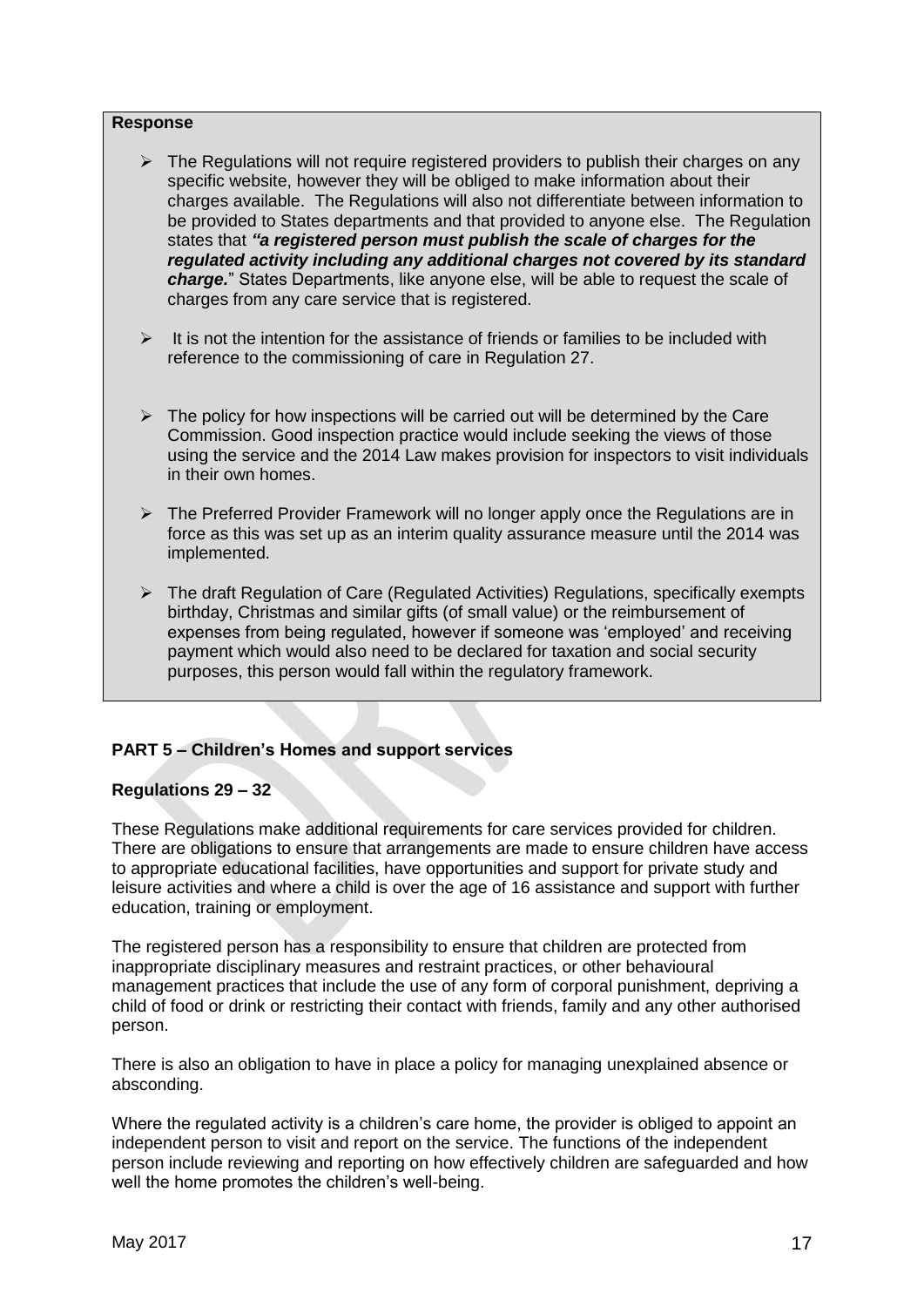The Regulations set out a number of requirements about the appointment to this role to reduce the likelihood of any conflicts of interest and ensure independence.

The appointed independent visitor is required to visit at least once a month and as part of this visit must be able to meet in private with any children, parents, relatives and staff. In their report of the visit the independent person may make recommendations with timescales that must be considered by the registered person and a copy of this report must be provided to the Commission, the Minister for Health and Social Services, the provider and manager.

Question 9 asked consultees if they agreed with the Regulations for children's homes and support services. Six respondents agreed with the proposed requirements and two recorded 'don't know'. No reasons were given as to why the respondents recorded 'don't know'. Comments received included clarification about funding for the requirement to appoint an independent person as part of the quality assurance and safeguarding arrangements in children's homes. Other comments were related to general requirements for the premises and fire safety.

### **Question 9**

|                                    | YES | ΝC | <b>DON'T KNOW</b> |
|------------------------------------|-----|----|-------------------|
| Do you agree with the requirements |     |    |                   |
| that apply to children's homes     |     |    |                   |

Comments were received from two respondents about the Regulations relating to children:

- *Re the highlighted area (reference to independent persons) is there an island body that supplies this service now and if not would there be a cost to regulated organisations to set such a scheme up?*
- *Is there any mention of suitability of home to meet child's needs…. Such as safety issues i.e. fire safety or arising from behavioural or health needs? Staff safety arising from above.*

# **Response**

- $\triangleright$  Regulation 31(1) places the obligation on the provider to appoint an independent person at the registered person's expense.
- $\triangleright$  The provisions related to children's homes are in addition to the provisions applicable to all regulated activities. Therefore any premises provided for the purpose of caring for children will need to meet the requirements of Regulation 19. This requires any premises to be fit for purpose, safe and suitable and able to achieve the aims and objectives of the service. This also applies to fire safety arrangements.

#### **Regulations 33 – 36**

These Regulations are concerned with inspection, compliance and offences. The Care Commission are required to carry out an inspection of any regulated service at least once a year, however the inspection regime does not apply to an individual who is directly employed to provide care as this would be overly intrusive. The annual inspection may cover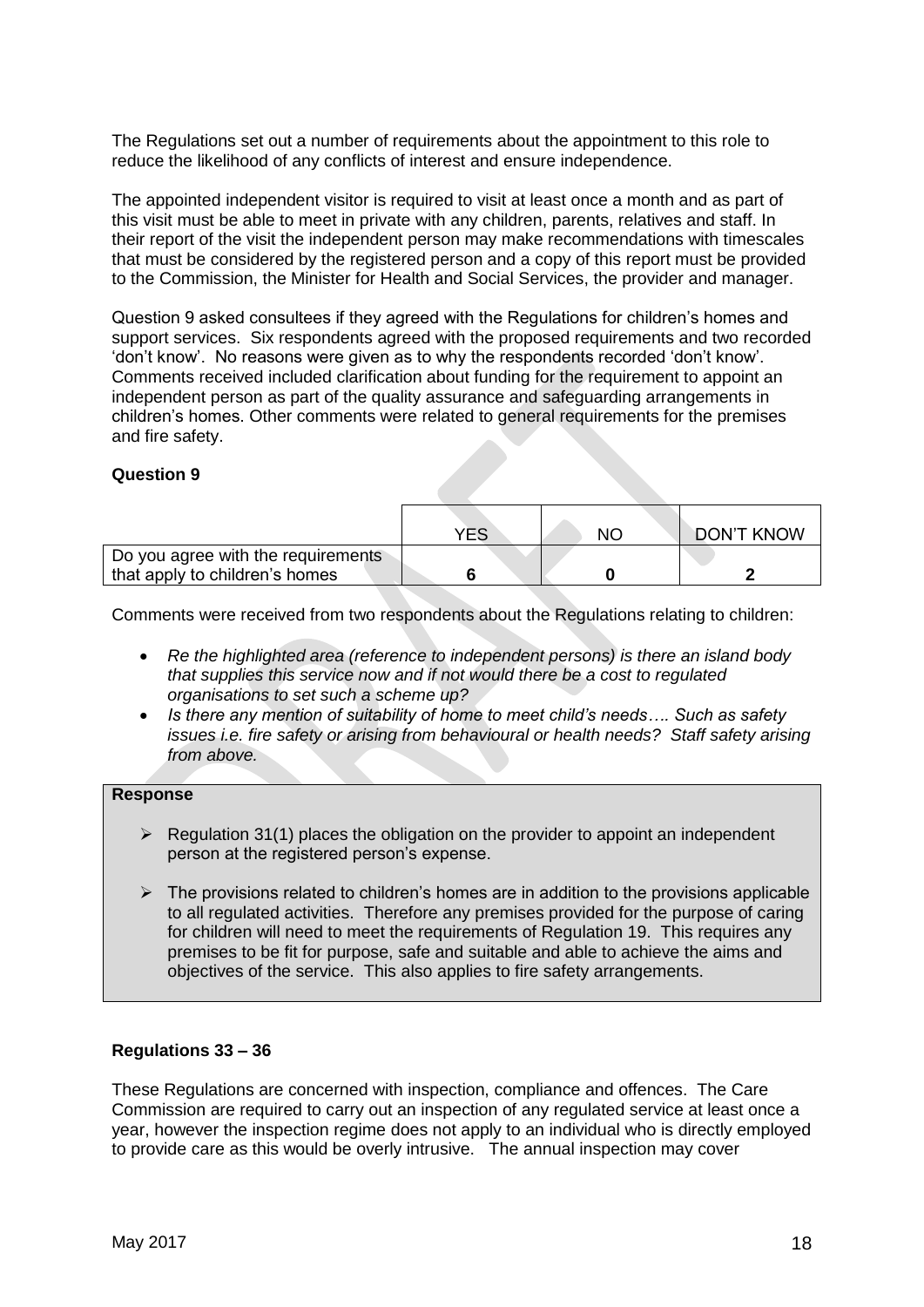monitoring compliance with the requirements, reviewing the effectiveness of the service and/or encouraging improvements.

The Regulations clarify that, other than where specified, both the registered provider and registered manager are responsible for complying with the requirements.

Where non-compliance with the requirements is identified following an inspection or complaint investigation, and where there is no risk of serious harm or neglect, the Commission may serve an improvement notice to give providers opportunity to address any deficiencies. Where however, there is a risk of serious harm or neglect, or where serious harm or neglect has occurred, the registered person may be prosecuted without the need to serve an improvement notice. If convicted the penalty for non-compliance with registration requirements is a fine up to £50,000.

Question 10 asked consultees if they agreed with the Regulations for inspection and offences for non-compliance. Seven of the respondents agreed with the inspection arrangements and the Regulation related to offences, with one respondent recording 'don't know'. Only one comment was received asking whether inspection reports would be published.

#### **Question 10**

|                                                                                          | YFS | NΟ | <b>DON'T KNOW</b> |
|------------------------------------------------------------------------------------------|-----|----|-------------------|
| Do you agree with the Regulations<br>for inspection and offences for non-<br>compliance? |     |    |                   |

One respondent commented on the provisions for inspection:

*Will report be published? And easily accessible to all?*

#### Response

 $\triangleright$  There is an obligation set out in the 2014 Law for the Care Commission to publish the report "in such a manner it thinks fit".

#### **Additional Comments**

Consultees were asked if they had any other comments they wished to make about the proposed Regulations.

Three respondents provided additional comments:

- *Can you provide an impact assessment on the legislation that will need to be amended as a result of these regulations?*
- *Can you confirm all providers with be GST exempt? In this case has a consequential amendment to GST Law been prepared to bring this into effect?*
- *My only comment is that I would like to a (sic) clearer definition round what comprises nursing care and what constitutes personal care, as this is blurred at the moment. The definitions given regarding this new regulation are still not very explicit and I feel this should be better defined.*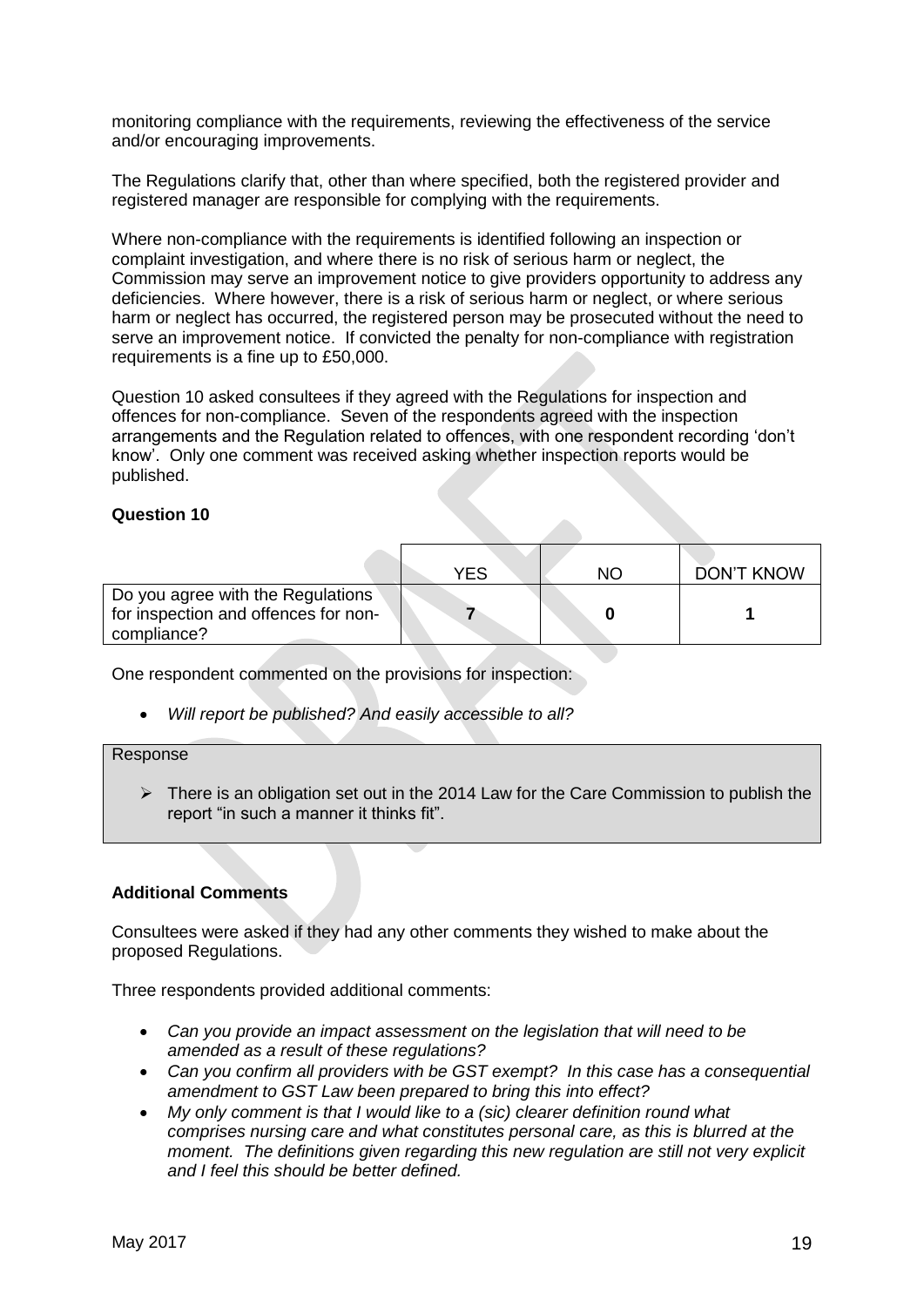*We don't find too much change from what we are already doing*

# **Response**

- $\triangleright$  The impact on legislation that will need to be amended as a result of these Regulations will be set out in the consequential amendments to the Law. This will be limited to replacing references to the current Nursing and Residential Homes and Nursing Agency legislation with the Regulation of Care Law. The substitution should not make any material difference to how the Laws operate in practice.
- $\triangleright$  A review of all the consequential changes to existing legislation will be undertaken. The decision as to whether all providers will be GST exempt will rest with the Treasury Minister.
- $\triangleright$  The definitions of nursing care and personal care are already set out in the 2014 Law and are not under consideration in this consultation. It is likely however that additional guidance will be provided to assist interpretation of the definitions.

# **SECTION 4: NEXT STEPS**

The feedback provided in this consultation will inform the final draft of the Regulations that will be lodged for debate by the States Assembly. Once the final draft is completed the implementation time frame is:

|                    | <b>Regulation</b>                                 | <b>Orders</b>                             |
|--------------------|---------------------------------------------------|-------------------------------------------|
| June - August 2018 |                                                   | Consultation on proposed Fee<br>structure |
| July - September   | 3rd Consultation on draft                         |                                           |
| 2018               | <b>Regulations</b>                                |                                           |
| October 2018       | Lodge Regulations and<br><b>Appointed Day Act</b> |                                           |
| December 2018      | <b>States Debate</b>                              | Sign Fee Order                            |
| January 2019       | Law in force                                      |                                           |

# **Phasing of Future Regulations**

Regulations for other health and social care functions will not be developed until Phase 1 is completed, fully embedded and reviewed to ensure it is operating effectively.

It is envisaged that the next, Phase of implementation will be Regulations relating to cosmetic procedures carried out by non medical practitioners. These procedures are not currently subject to any Regulation and due to their nature present a potential public health risk.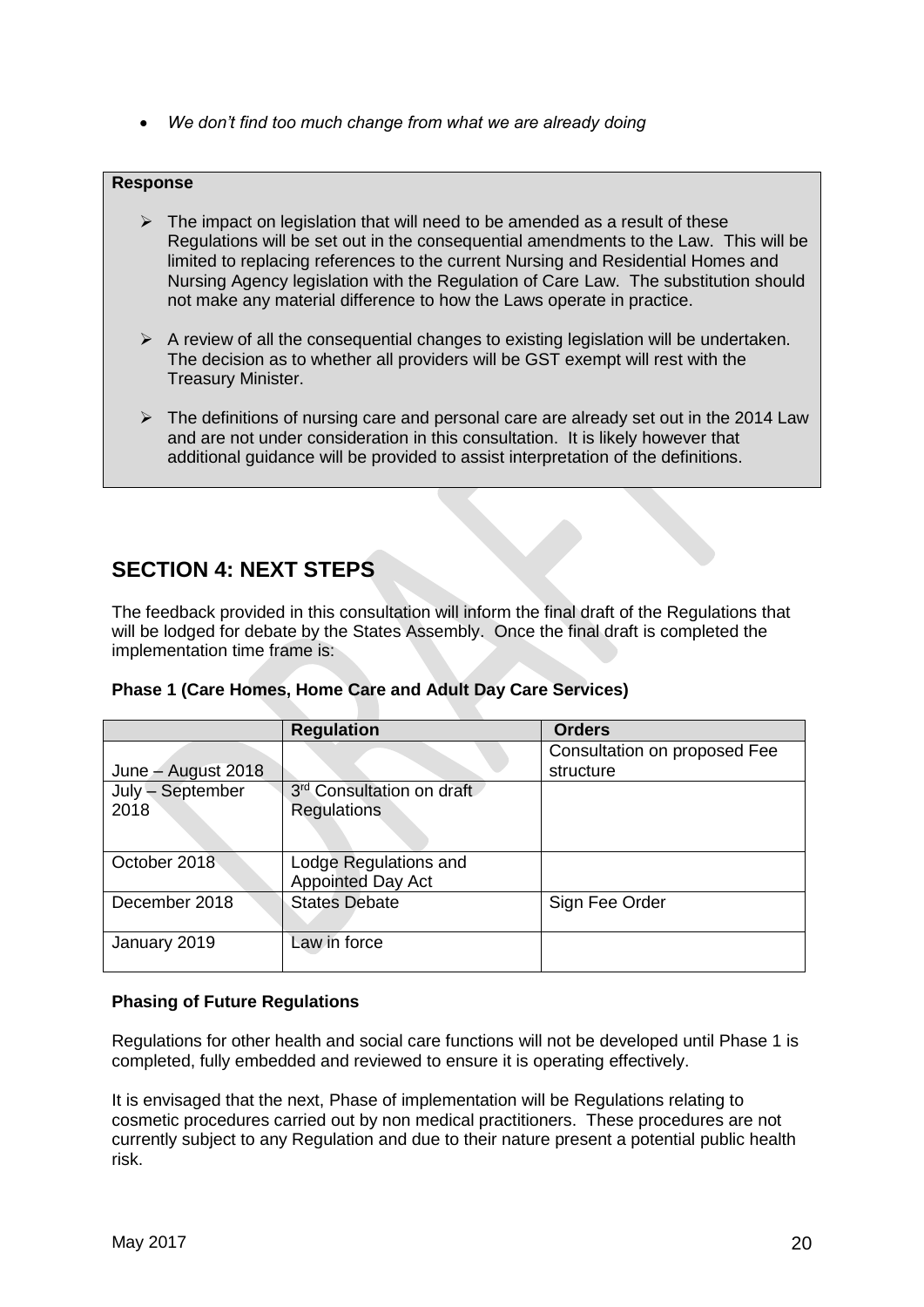The timeframe for implementing Regulations for acute, services, social services and Primary Care is yet to be determined.